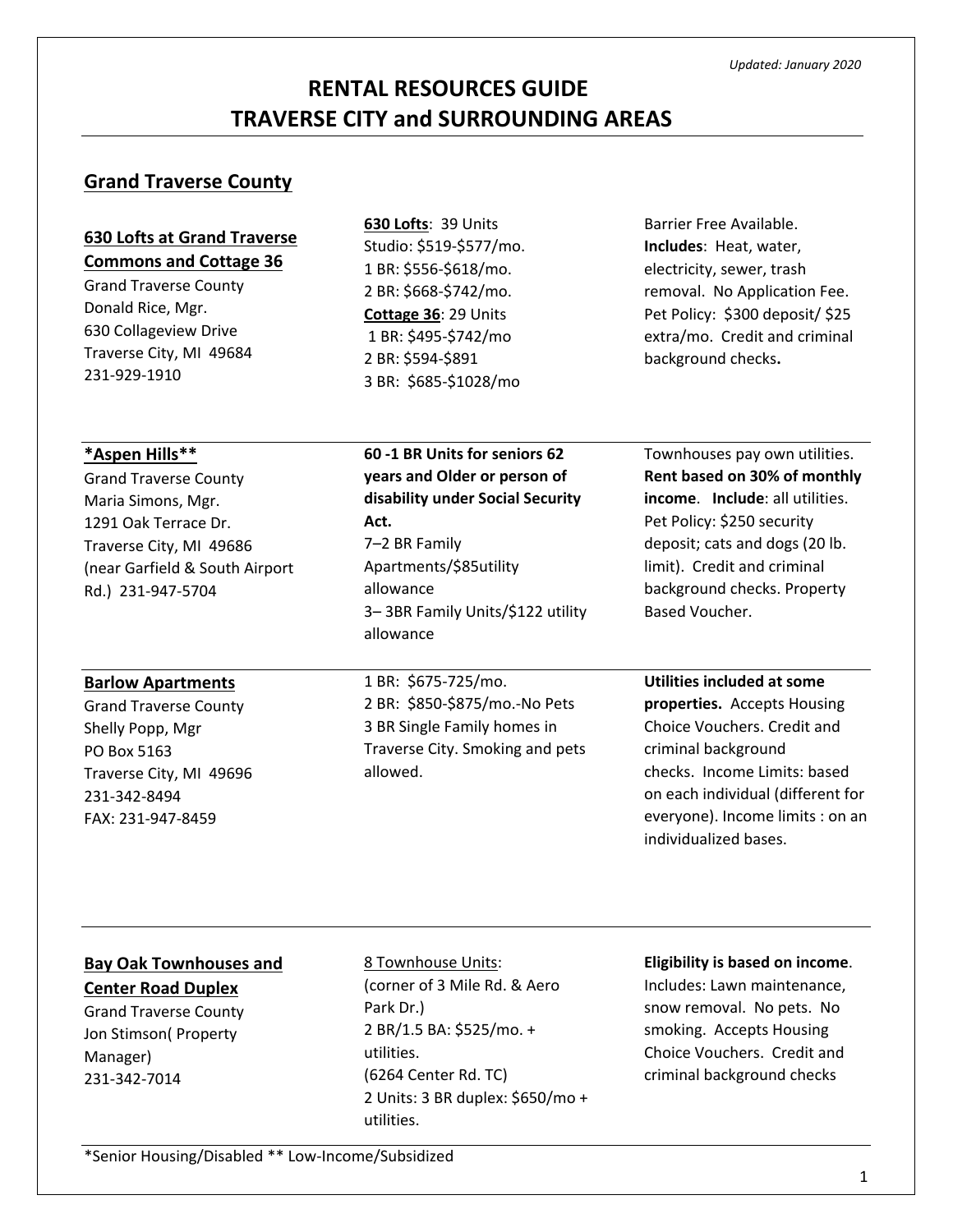\*Senior Housing/Disabled \*\* Low-Income/Subsidized

## **RENTAL RESOURCES GUIDE TRAVERSE CITY and SURROUNDING AREAS**

#### **Bay Hill Apartments**

Grand Traverse County Marcus Witzk 600 Bay Hill Drive (Off Veterans Drive) Traverse City, MI 49684 231-933-9600 FAX: 231-933-9614

222 Units Total: Apartments/Townhouses **Bay Hill I and II**:

1 BR: \$666-\$900 2 BR: \$805-\$1009 3 BR: \$1095-\$1149 **Townhomes**: 2 BR: \$968-\$1139 3 BR: \$1103-\$1329 **Reduced rent (30-60% adjusted medium income) based on income limits**.

**Includes**: water, sewer, trash removal, lawn maintenance, snow removal. Accept guarantees; Security Deposit equal to one month's rent;

Application Fee \$30 per adult; \$50 per couple. Pets allowed (\$300 non-refundable deposit) & \$15/mo. \$30/mo. extra per pet, two pet limit. Accepts Housing Choice Vouchers. Credit and criminal background checks. No felonies. 75 Units: **Net per Year (minimum): 1 BR: \$22,680 2 BR: \$24,780 3 BR: \$34,350**

### **Boardman Lake Apartments & Chateau Heights**

Grand Traverse County Geoff Robinson 2790 Boardman Lake Dr., #103 Traverse City, MI 49684 (Off Veterans Drive near VFW) 231-941-5257 FAX: 231-941-5227

#### 112 Units:

1 BR: \$472-\$615/mo. 2 BR: \$547-\$700/mo. 3 BR: \$639-\$798/mo. 4 BR: \$699-\$872/mo.

**Rent based on income guidelines**. **All utilities except electric**. Barrier free units available. Rent based on income. \$15 Non-refundable application fee due when an apartment is available. Accepts co-signers/lease guarantees. Accepts Housing Choice Vouchers. Service animals only. Smoking allowed. Must verify working or disabled. **Minimum monthly income: 1 BR: \$1100/mo; 2 BR: \$1300/mo.; 3 BR: \$1400/mo.;** 

**4 BR: \$1500**. Credit and criminal background checks.

**Chateau Heights:** 8 Units **Grand Traverse County**

2 BR: \$475-\$736/mo. 1-Barrier free unit available. Included: water, trash and sewer.

\$15 non-refundable application fee due at time of submitting application. Accepts Housing Choice Vouchers**. Minimum monthly income: \$1100**.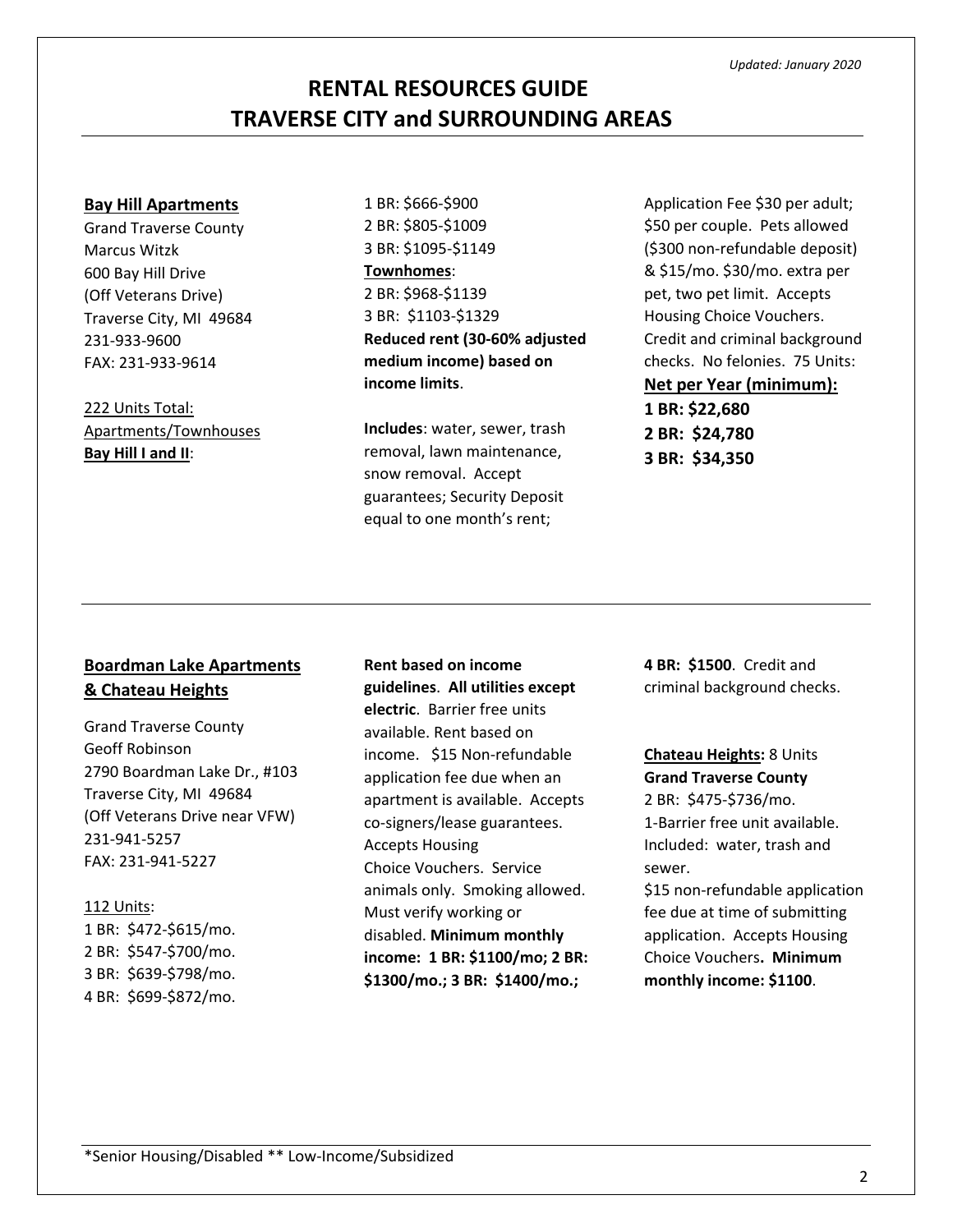### **Brookside Commons**

Grand Traverse County Cindy Eveleigh, Housing Case Manager 4155 Sprucewood Drive Traverse City, MI 49685 (231) 929-2596

#### 72 Units

11 (5PBV) -1BR: \$246-\$589 22 (14PBV) - 2BR: \$712 20-3BR: \$825

### **Carson Square**

Grand Traverse County Rachel McGinley, Housing Case Manager 1793 Linden Street Traverse City, MI 231-935-4010

### 36 Units: 21-1 bd: \$556-\$595/mo 15-2 bd: \$672-\$800/mo

**Includes:** water, trash pickup, snow removal and sewer. \$15 application fee. No Smoking. Service animals only. Accepts Credit and Criminal background checks. In order to apply and get on the waiting list for a permanent supportive housing unit at

Brookside Commons Apartments, an adult applicant MUST be either homeless (literally homeless, at-risk of homelessness, or fleeing

**Includes:** water, trash pickup, snow removal and sewer. No application fee, Accepts Credit and criminal background checks. In order to apply and get on the

waiting list for a permanent supportive housing unit at Carson Square Apartments, an adult applicant MUST be either homeless (literally homeless, homeless youth or fleeing domestic violence), chronically

domestic violence), chronically homeless OR special needs. You MUST be able to provide some form of documentation of homelessness, the attempt to flee domestic violence or special need.

### **Income Limits:**

1 person \$15,400/yr 2 person \$17,600/yr 3 person \$20,780/yr 4 person \$25,100/yr

homeless AND special needs. You MUST be able to provide some form of documentation of homelessness, the attempt to flee domestic violence or special need.

#### **Income Limits:**

1 person \$15,400/yr 2 person 17,600/yr 3 person \$20,780/yr 4 person \$25,100/yr

### **Cedar Creek Commons**

### **Senior Apartments\***

Dan Flansburg, Manager 12047 S. Elk Run Traverse City, MI 49684 231-932-9121

#### 49 Units

12- 1bd: \$1566-1596 29-2bd: \$1846-1911 5-3bd: \$2274-2641

For ages 55 and over. Includes: all utilities and association fee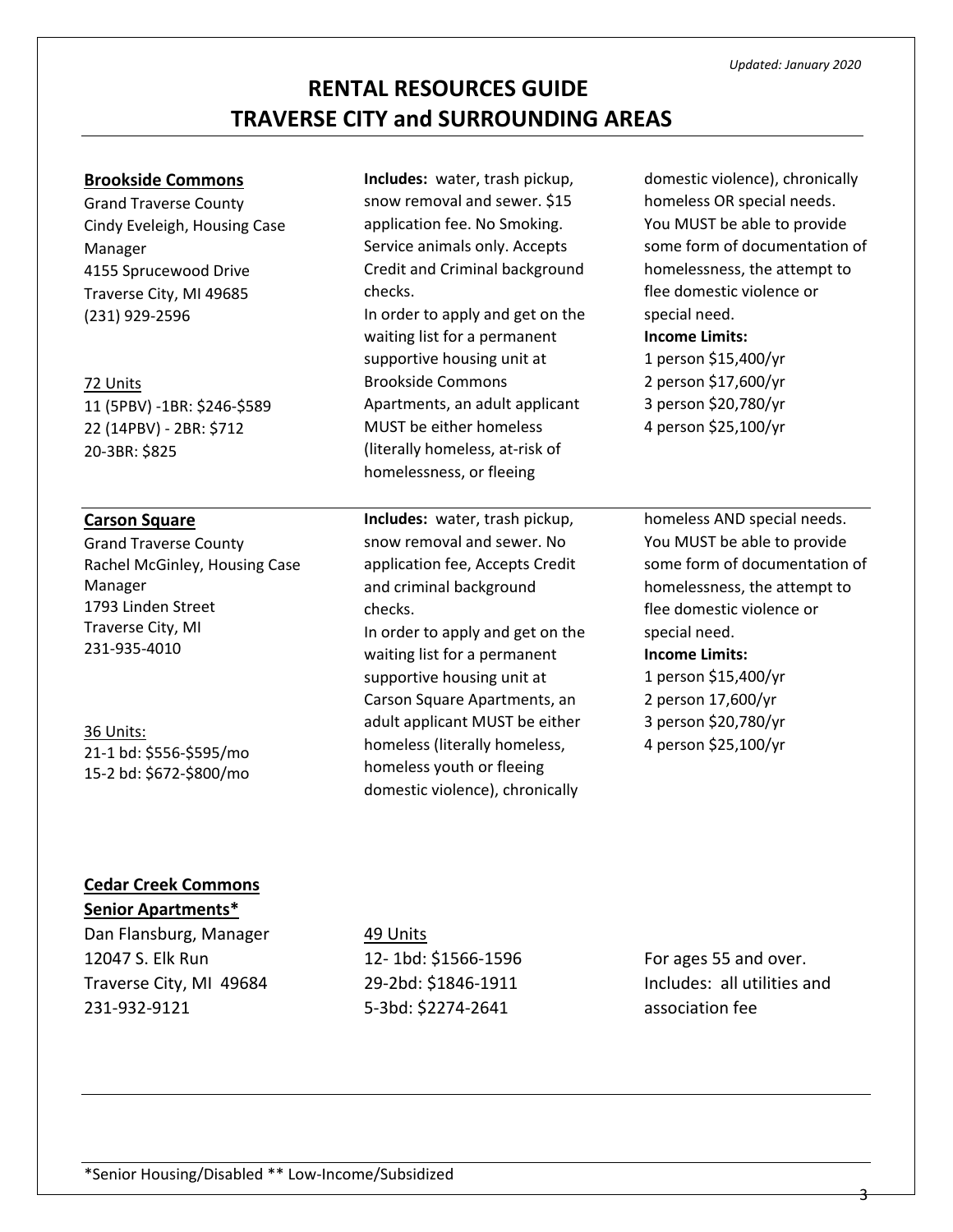#### **Cherrywood Village Farms**

Grand Traverse County PO Box 452 2451 M-113 East Kingsley, MI 49649 231-263-7929

FAX: 231-263-2002 **Manufactured Homes**: 2 BR/2 BA: \$650 + utilities 3 BR/ 2 BA \$750 + utilities 3 BR/2 BA (bigger unit): \$850 + utilities

#### (**All units include lot rent**).

Accepts Housing Choice Voucher. One pet allowed \$25/mo. Extra. Credit check, but will work with tenant. Criminal background check.

#### **Davis Street Apartments**

Grand Traverse County 307 & 313 Davis St. Traverse City, MI 49684 (Near NMC around 8<sup>th</sup> Street, turn right on Davis from Munson when heading toward downtown)

Manager/ Petra - 231-218-6330 **313 Davis St:** Left a message 4 – 1 BR Units 12 – 2 BR Units: \$745/mo. **307 Davis:**  $2 - 1$  BR units  $6 - 2$  BR units

**Includes**: heat, sewer, trash pick-up, snow removal, lawn maintenance. Electric NOT included. \$100 application fee, goes towards  $1<sup>st</sup>$  month's rent. Pets w/ approval. No smoking. Credit and criminal background check.

#### **Eli Court Apartments**

Grand Traverse County Irwin Stoner, Owner Mailing: 8485 SW. Bayshore Traverse City, MI 49684 Near corn of Fern St. & Centre St. Traverse City, MI 231-946-2167 12 Units: 1 BR: \$700/mo. 2 BR: \$800/mo.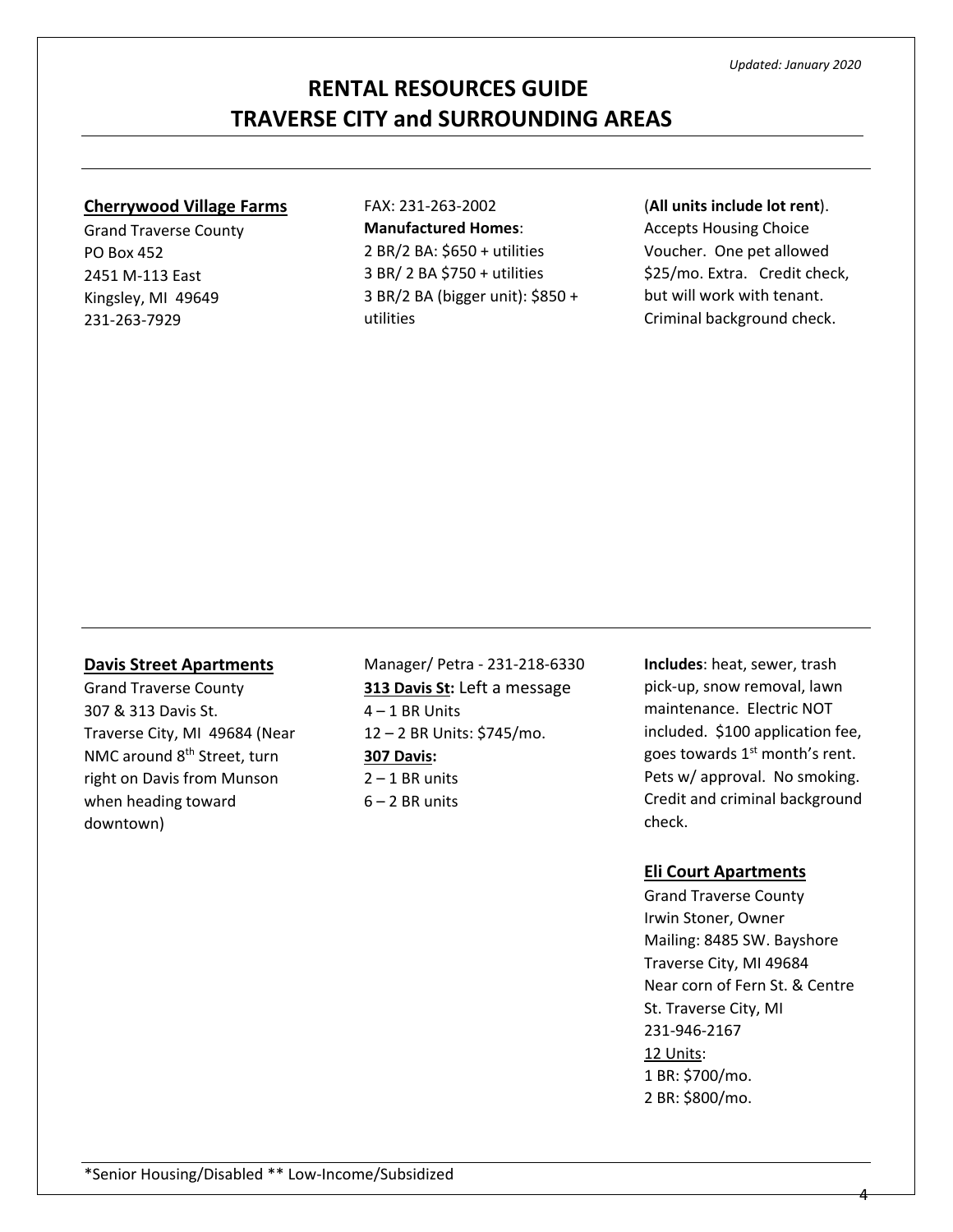**Includes**: heat, water, snow removal, lawn maintenance, sewer, trash pick-up. Pay

Electric. No pets. No smoking. Credit and criminal background checks.

#### **Emerald Creek Apartments**

Grand Traverse County Mary Property Manager 2516 Crossing Circle Traverse City, MI 49684 (Next to Home Depot, across from the mall, near nature trail) Contact number: 231-932-9350

114 Units: 2 BR: \$980- \$1,030/mo. Rent based on location; Minimum income: 2 ½ times monthly rental rate.

### **Fife Lake Townhouses\*\* Kingsley Arms Apartments\*\* Oak Terrace Apartments\*\***

Grand Traverse County Renee Beeler, Mgr. 1240 Oak Terrace Dr. Traverse City, MI 49686 231-946-6361 FAX: 989-400-4764

#### **Fife Lake Townhouses**

Location: Vans Lane, Fife Lake, MI 49633 15 – 1 BR: \$463-\$623/mo. 3 – 2 BR: \$503-678/mo. **Rent based on income. Includes**: heat, water, sewer, trash pick-up, snow removal, lawn maintenance, and Washer and Dryer. Service animals

only. Smoking allowed. Accepts Housing Choice Vouchers. Credit and criminal background checks**. Income limits: 1BR: \$13,360/annual 2 BR: \$14,373/annual Kingsley Arms Apartments\*\***

Complex located on Madison Ave., Kingsley, MI 49649 1 BR: \$463-\$623/mo. 2 BR: \$503-\$678/mo. 1 Barrier free unit. **Rent based on income. Includes**: heat, water, sewer, trash pick-up, snow removal, lawn maintenance. No cosigners. Service animals only. Smoking allowed. Accepts Housing Choice Vouchers. Credit and criminal background

### **Grand Traverse Community Living Center**

Grand Traverse County

(Developmentally Disabled) Brooke 935 Barlow St.

**Includes**: \$40 application fee. Barrier-free available. Small Pets allowed (#2 Limity). \$350 non refundable Pet security. \$25/mo pet rent/pet. Accepts Housing Choice Vouchers. Credit check done by Scorex (credit, employment, and rental history combined). Criminal background check.

checks. Landlord check for last 5 years. **Income limits: 1 BR: \$13,360/annual 2BR: \$14,373/annual \*Oak Terrace Apartments\*\*** 49 Units: 1 BR: \$494/mo+ **Units for 62+ years of age,** 

**handicapped or disabled**. Barrier free available**. Includes**: heat, water, sewer, trash pick-up, snow removal, lawn maintenance. No Smoking Not electric. No co-signers. Small pets under 20 lbs. \$150 Pet deposit. Accepts Housing Choice Vouchers. Credit and criminal background checks. **Income limit: \$1,050/mo. or**  \$12,600/annual.

Traverse City, MI 49684 231-932-9030, ext. 220 FAX: 231-941-3421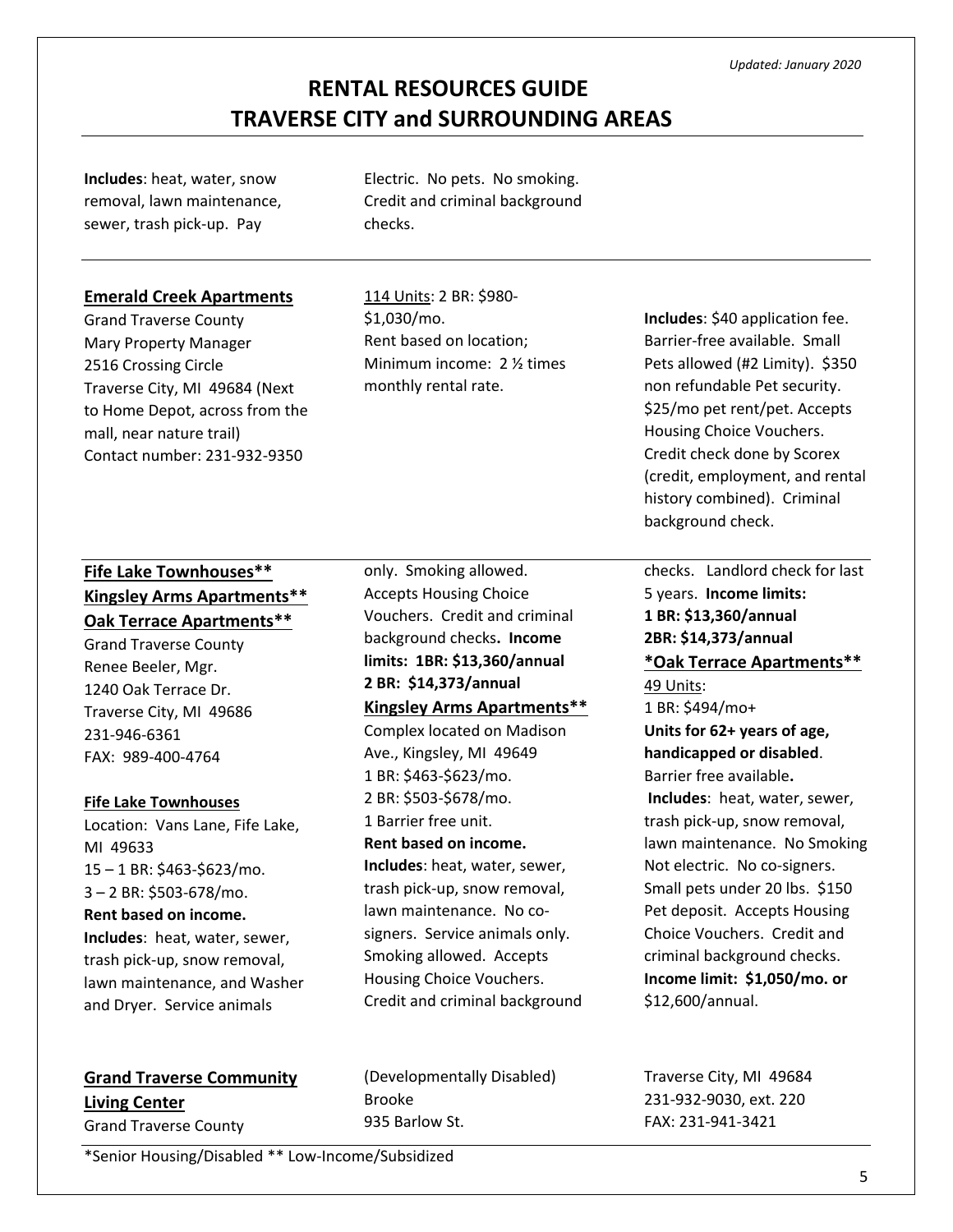Barrier free available.

16 Units: 1 BR (shared w/ roommate) \$886/mo.

**Harbour Ridge Apartments**

Grand Traverse County

Traverse City, MI 49684 (Off Veterans Drive) 231-947-2902 FAX: 231-947-1118

Janice, Manager 3686 Matador W.

### Private bath.

Includes: heat electric, water, snow removal, lawn maintenance, sewer, meals,

208 Units: barrier-free available. 1 BR: \$790-\$1,050/mo.+ electric 2 BR: \$890-\$965/mo.+ electric

Rent based on income. Includes: sewer, trash pick-up, water, snow removal, lawn maintenance. Some have

and trash pick-up. No application fee. Accepts Housing Choice vouchers. No smoking. Credit and criminal background checks.

attached garages, carports, washer/dryer. Smoking and non-smoking available. Pets under 30 lbs. Dogs/Cats: \$25/mo additional. Credit check. No criminal background check. 25% discount for senior's 50 years and older

### **\*Hillview Terrace Apartments\*\***

Grand Traverse County Penny Schropp, Manager 601 Fitzhugh Drive Traverse City, MI 49684 (Near Meijer) 231-946-6540 FAX: 231-946-3140

125 Units. Barrier free unit available.

**Must be 62+, handicapped or disabled**.

1 BR: \$490-\$676/mo. + electric 2 BR: \$530-\$711/mo. + electric

**Rent based on income**. **Includes**: heat, water, sewer, snow removal, lawn maintenance, trash pick-up. \$300 pet security deposit. Accepts small dogs and cats. Accepts Housing Choice Vouchers. Credit and criminal background checks. **Income limits for 1 person**: Very Low: \$23,100/annual; Low: \$36,900/annual; Medium: \$42,400/annual.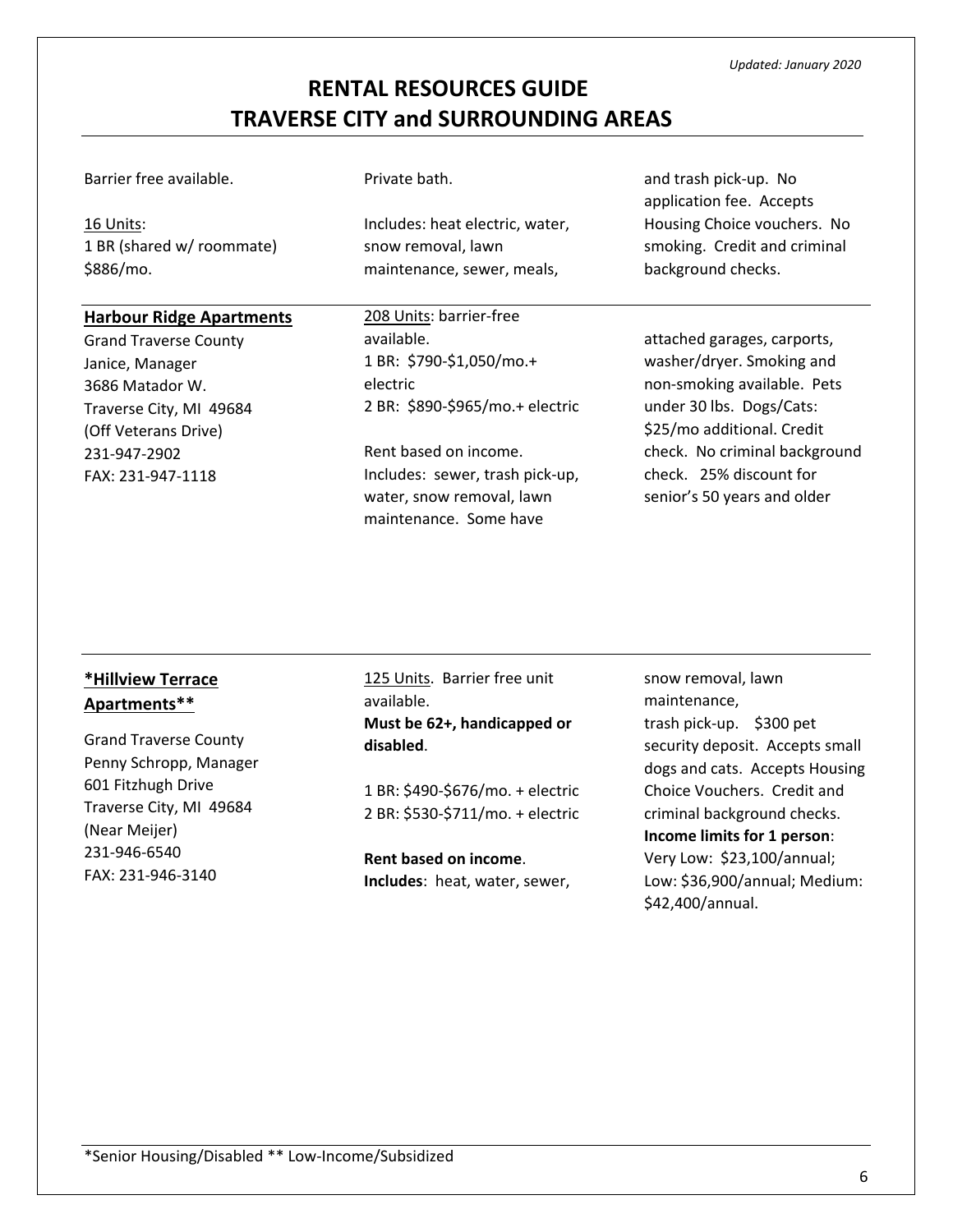# **Holiday Village**

**Condominiums** Grand Traverse County Woodbury Estates 3811 Vale Dr. Traverse City, MI 49686 (Vale Dr. is on the left, 1.4 miles down Holiday Road, off US 31)

#### Contact number: 231-929-4663

Units starting at: \$1,199/month

Mailing Address: 213 W. Airport Rd Traverse City, MI 49686 **Includes**: water, sewer, snow removal, lawn maintenance, trash pick-up. Accepts cosigners. Pets w/ fee. Extra. Criminal background checks. No credit checks.

#### **Incochee Farms Apartments** Grand Traverse County Pete Laman, Apt. Mgr 760 Kingston Court C2 Traverse City, MI 49684 info@incapartments.com **Rent starts at \$1,115/month**, electric not included. **Includes**: Dishwasher, refrigerator, garbage disposal, and self-cleaning oven/range, air conditions, deck or patio. Washer/Dryer \$36/month, storage locker \$35/month, Pets allowed: \$36/month for each pet. Limit 1 dog, 2 cats. No smoking. Credit and criminal background checks.

#### **Keystone Village**

**Apartments** Grand Traverse County Kathy Tomey, Housing Case Manager 2943 Keystone Rd. N Traverse City, MI 49686 231-499-6085

1BR & 2BR: Project based vouchers. **Rent based on income.** Accepts Housing Choice Voucher.

I**ncome Limitations: 1 person: \$15,400/yr.;**  **2 persons: \$17,600/yr.; 3 persons: \$20,780/yr., 4 persons: \$25,100/yr.** Applicants must be homeless, chronically homeless or survivor of domestic violence. Must be able to provide documentation.

#### **Kids Creek Apartments**

Grand Traverse County Kurt, Manager 909-911 West 7<sup>th</sup> Street Traverse City, MI 49684 231-947-8997

Office: M-F: 9-5pm

12 Units 6-2BR: \$950/mo. 6-2BR Townhouses: \$995/mo.

**Includes**: heat, water, and sewer. \$35 application Fee. No Pets or smoking. Credit and Criminal background checks.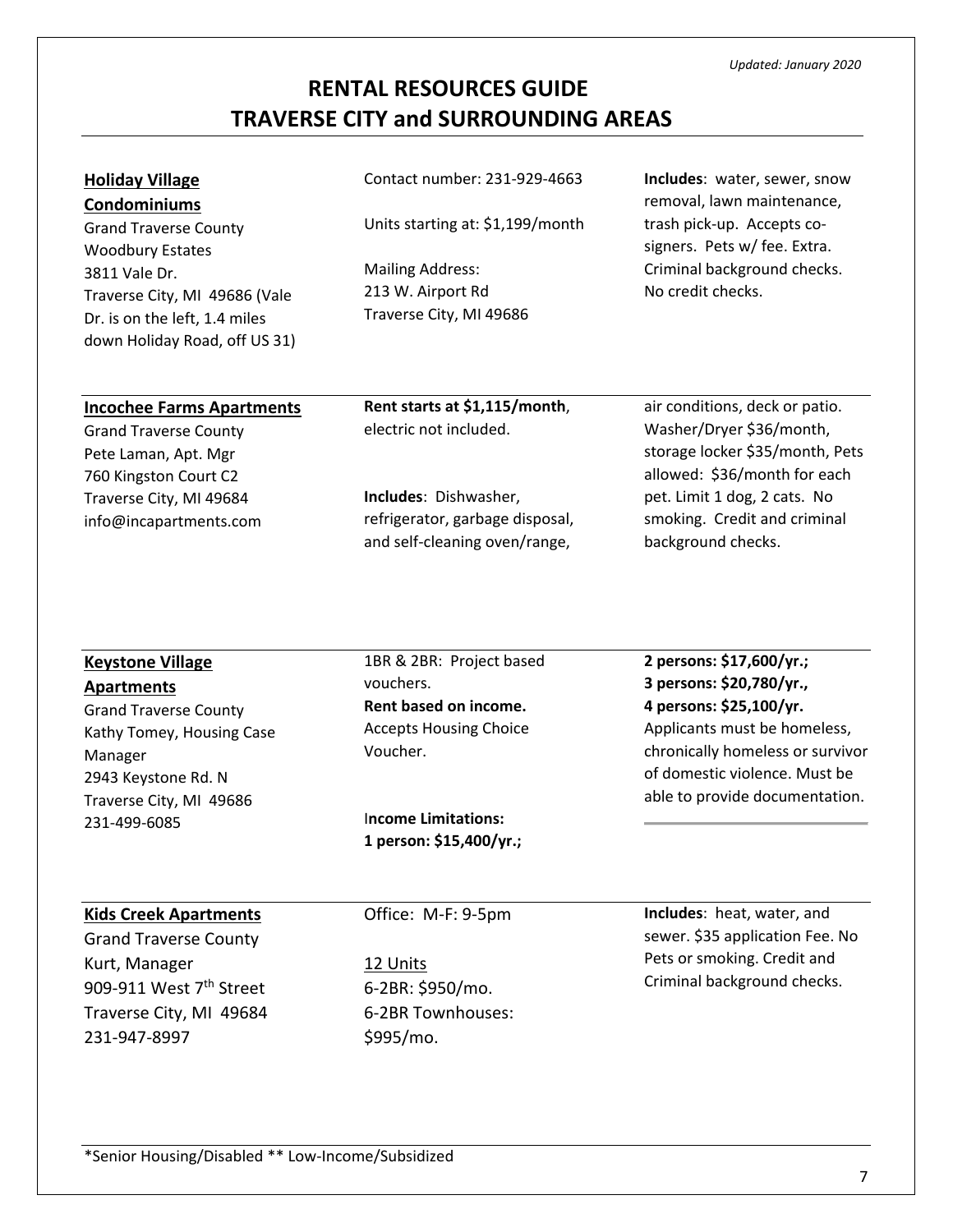# **RENTAL RESOURCES GUIDE TRAVERSE CITY and SURROUNDING AREAS**

#### **Kings Court Mobile Home Park**

Grand Traverse County (888) 496-5164 or 231-946-5130 2899 LaFrainer Rd. Traverse City, MI 49686 Office Hours: Mon - Fri: 8:00 am - 5:00 pm Sat: 8:30 am -12:30p

#### **Pointe Village Apartments**

Grand Traverse County Kari, Manager 1646 Maple Ridge Way Traverse City, MI 49686 (Off Park Dr., near South Airport) 231-941-2400 FAX: 231-941-4572

260 Units: Barrier-free available. **Lake** 1 BR: \$885/mo. + utilities 2 BR: \$955/mo. + utilities

**Income minimum: 3x's month rent.**

**Includes**: trash pick-up, carport. Rent depends on lake vs. non-lake unit. \$50 application fee. May accept cosigners. Allows up to 2 pets (30 lbs. or less). \$300 nonrefundable pet deposit. \$25/mo (cats) \$40/mo (dogs) extra per pet. Credit and criminal background checks.

**MSHDA** Housing Choice Voucher (HCV) program. Online Applications must be filled out on site at NMCAA. Please call to schedule an appointment. **Must be literally homeless to apply**

#### **Michigan Housing Locator**

**[www.michiganhousinglocator.com](http://www.michiganhousinglocator.com/)**

**Housing resource information for landlords and renters.**

### **Munson Place Apartments**

Grand Traverse County Manager- Schmidt Rogers Management 441, 445, 449 Munson Place Traverse City, MI 49686 (Off Munson Ave. near Larkin Insurance Co. & NMC) (231) 941-0707

24 Units: 2 BR: \$825/mo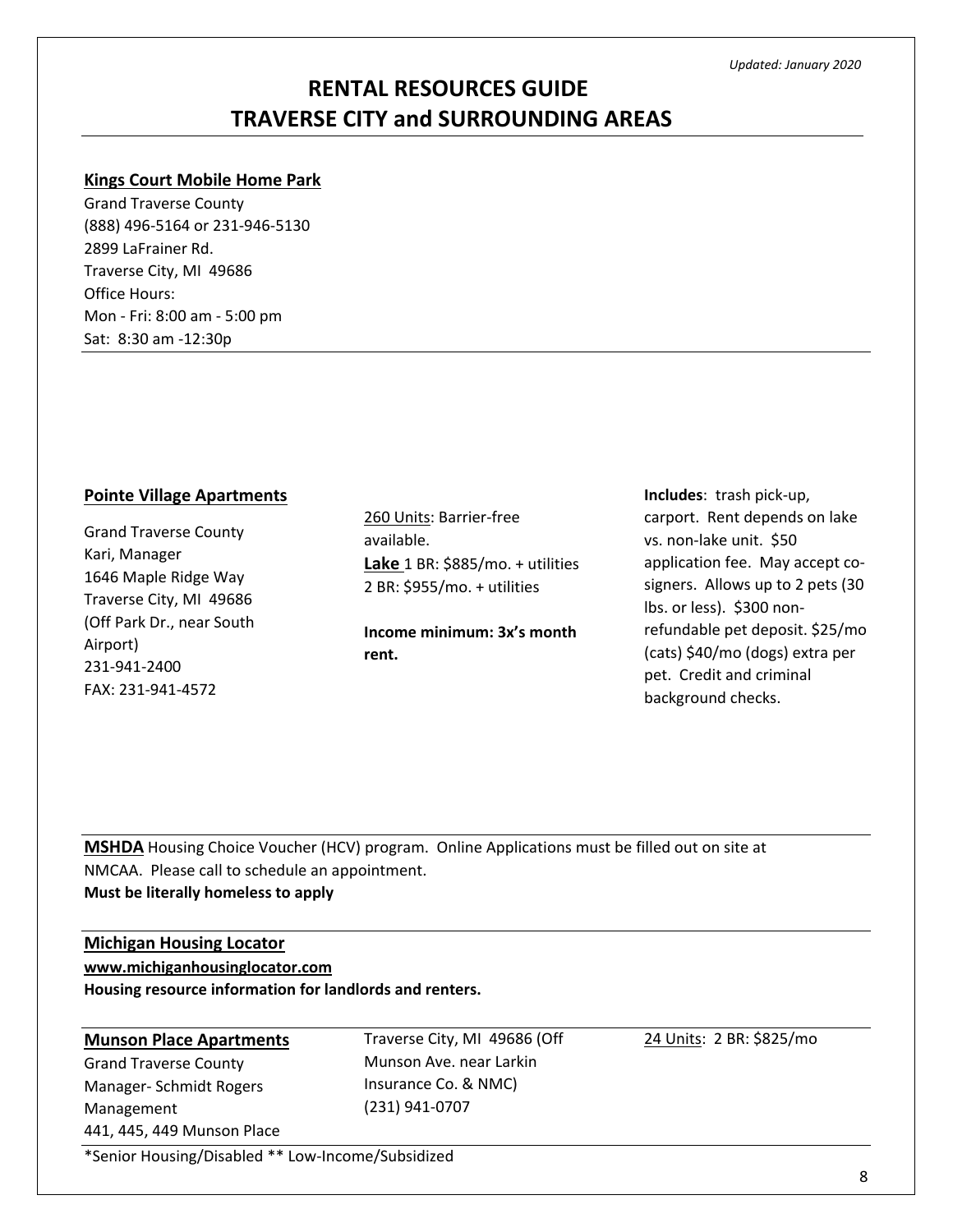**Includes**: heat, storage unit, W/D hook-up. Security deposit

equal to one month's rent. Accepts Housing Choice

Vouchers. Credit and criminal background checks.

### **Northwest Michigan Community**

**Action Agency** 3963 Three Mile Rd. Traverse City, MI 49686 231-947-3780/844-900-0500 Detailed information at the end of list.

### **Northwestern Michigan College Apartments**

Grand Traverse County [www.nmc.edu/students/housing/apartments](http://www.nmc.edu/students/housing/apartments) Carol Danly – [cdanly@nmc.edu](mailto:cdanly@nmc.edu) Oleson Center1701 E. Front Street Traverse City, MI 49686 231-995-1119/FAX: 231-995-1115 36 Units: 1 Barrier free available.

4 – 1 BR: \$700/mo. 2 BR: \$825/mo. with NMC financial aid. Student must be taking at least 6 credits.

Lease per semester Security deposit equal to one month's rent, must be paid outof-pocket. Rent may be paid

**Includes**: all utilities except phone, internet, and cable. Unfurnished except for

stove/oven, refrigerator. Laundry facilities on site. No smoking. Service animals accepted. Accepts Housing Choice Vouchers. Credit and criminal background checks (don't automatically deny for crimes). Must be 21 or older.

#### **Oak Park Apartments\*\***

Grand Traverse County Renee, Manager 1663 Maylane, Ste. 100 Traverse City, MI 49686 (Next to Tendercare, off LaFranier Rd.)

231-947-3621 FAX: 231-421-1870 Office Hours: M-F 8:30 am-5:00 pm

94 Units: 1 BR: \$486-\$579/mo. 2 BR: \$516-\$627mo. 3 BR: \$558-\$665/mo. 4 BR: \$594-\$701/mo.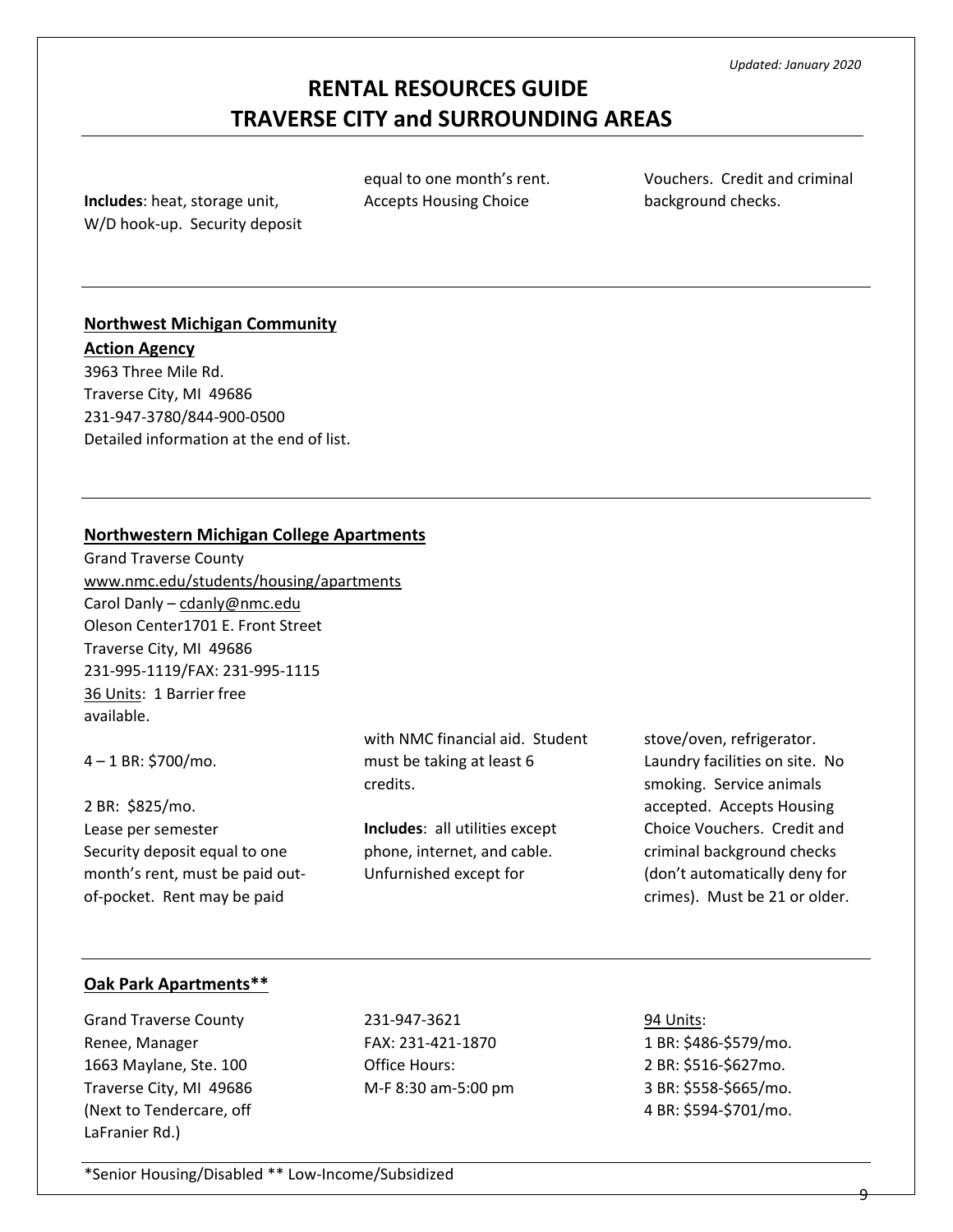#### **Rent based on income**:

1 BR: Must make at least \$1100/mo 2 & 3 BR: Must make at lead \$ 1200/month

4 BR: Must make at least \$1300/month

**Includes**: heat, water, sewer, trash pick-up, snow removal, lawn maintenance. No co-

signers. No single, full-time college students. Service animals only. Accepts Housing Choice Vouchers. Credit and criminal background check.

### **Orchard View**

**Townhouses\***\*

Grand Traverse County Managed by: Traverse City Housing Commission 150 Pine St.

### Traverse City, MI 49684 231-922-4915 FAX: 231-922-2893 20 Units – 3 BR & 4 BR **Townhouses Rent based on 30% of family income**.

**Includes**: water, sewer, trash pick-up, snow removal, lawn maintenance. Pets allowed (25 lb. Limit, 1 animal). Credit and criminal background checks

| <b>Ridgewood Supportive</b>     | FAX: 231-947-6258               | family size. Criminal           |  |
|---------------------------------|---------------------------------|---------------------------------|--|
| <b>Housing</b>                  | <b>Supportive Housing for</b>   | background checks-no felonies.  |  |
| <b>Grand Traverse County</b>    | <b>Homeless Families; those</b> | No Smoking. No pets except      |  |
| 3104 Logan Valley Rd., Ste. 300 | handicapped or disabled.        | service animals. Long term      |  |
| Traverse City, MI 49684         | Restrictions: Must be a family  | lease and working with          |  |
| 231-922-4915 or 231-947-6001    | of 3 or more. Income must be    | supportive agencies.            |  |
|                                 | at or below 30% of income for   |                                 |  |
|                                 |                                 |                                 |  |
| *Riverview Terrace**            | 231-922-4915                    | <b>Public Housing: Seniors,</b> |  |
| <b>Grand Traverse County</b>    | FAX: 231-922-2893               | disabled 62+ years of age,      |  |
| Managed by Traverse City        |                                 | handicapped or disabled.        |  |
| <b>Housing Commission</b>       | 115 Units. Barrier free         |                                 |  |
| Kari, Intake Coordinator        | available.                      | <b>Income limits:</b>           |  |
| 150 Pine Street                 |                                 | 1 per unit: \$22,100/annual     |  |
| Traverse City, MI 49684         |                                 | 2 per unit: \$25,250/annua      |  |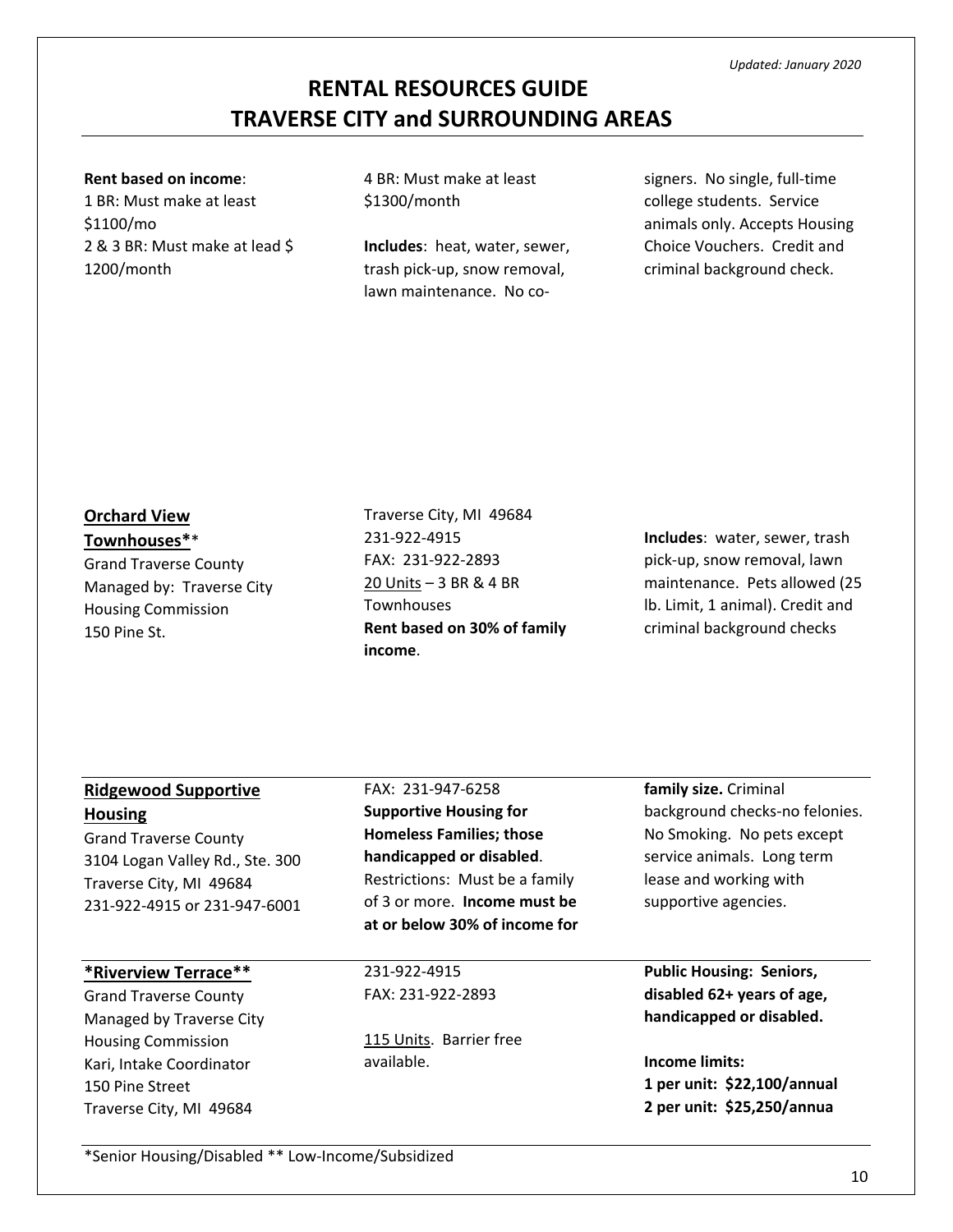#### **Sabin Pond Apartments**

Grand Traverse County Ann Zenner, Manager 1381 North Keystone Rd. Traverse City, MI 49686 231-633-5320

12 Units: 1 barrier free. 2 BR: \$850/mo.

**Includes**: trash pick-up, snow and lawn care. No application fee. No animals. No smoking. Accepts Housing Choice Vouchers. No credit or criminal background checks.

No income limits.

#### **Shannie Lane Townhomes**

Grand Traverse County Ken Weaver, Owner 1611, 1605, 1616 Shannie Lane Traverse City, MI 49686 (Near Supply and Rasho Roads) 231-357-0821

### **Silver Hills Apartments**

Grand Traverse County Jill Lewis, Manager 3837 W. Silver Lake Rd. Traverse City, MI 49684 231-409-0636

2 BR Townhome: 1.5 BA: \$900/mo.

**Includes**: water, sewer, trash pick-up, snow removal. No pets. Credit and criminal background checks. Apply online.

(South of Copper Ridge Development, near West Middle School)

16 Units: 1 Barrier free. 7- 1 BR: \$885-\$925/mo. 9 -2BR: \$925/mo.

**Includes**: heat, water, snow removal, lawn maintenance, sewer, trash pick-up. Tenant pays electric. \$35 application fee. No smoking. No pets. Credit and criminal background check

#### **Sugar Plum Apartments**

Grand Traverse County Carol Davis, Manager 2692 Harbor Hill Dr. Traverse City, MI 49686 (Off Garfield Ave. near Garfield & South Airport Rd.) 231-947-7330 FAX: 231-947-0851

172 Units: Barrier free available. **Phase 1:** 1 BR/1 BA: \$670/mo. Includes heat. 2 BR/1 BA: \$745/mo. includes heat. **Phase 2:** 1 BR/1 BA: \$670/mo. 2 BR/1.5 BA: \$745/mo. 2 BR/2 BA: \$815/mo.

**Includes:** water, sewer, lawn maintenance, snow removal, trash, maintenance. Phase I: Heat included in some units. Accepts co-signers. Smoking allowed. Accepts Housing Choice Vouchers. Credit and criminal background checks*. Short wait list.* **Income limit**: 3x's gross monthly rate. 1 - \$2,010/mo 2 - \$2,235/mo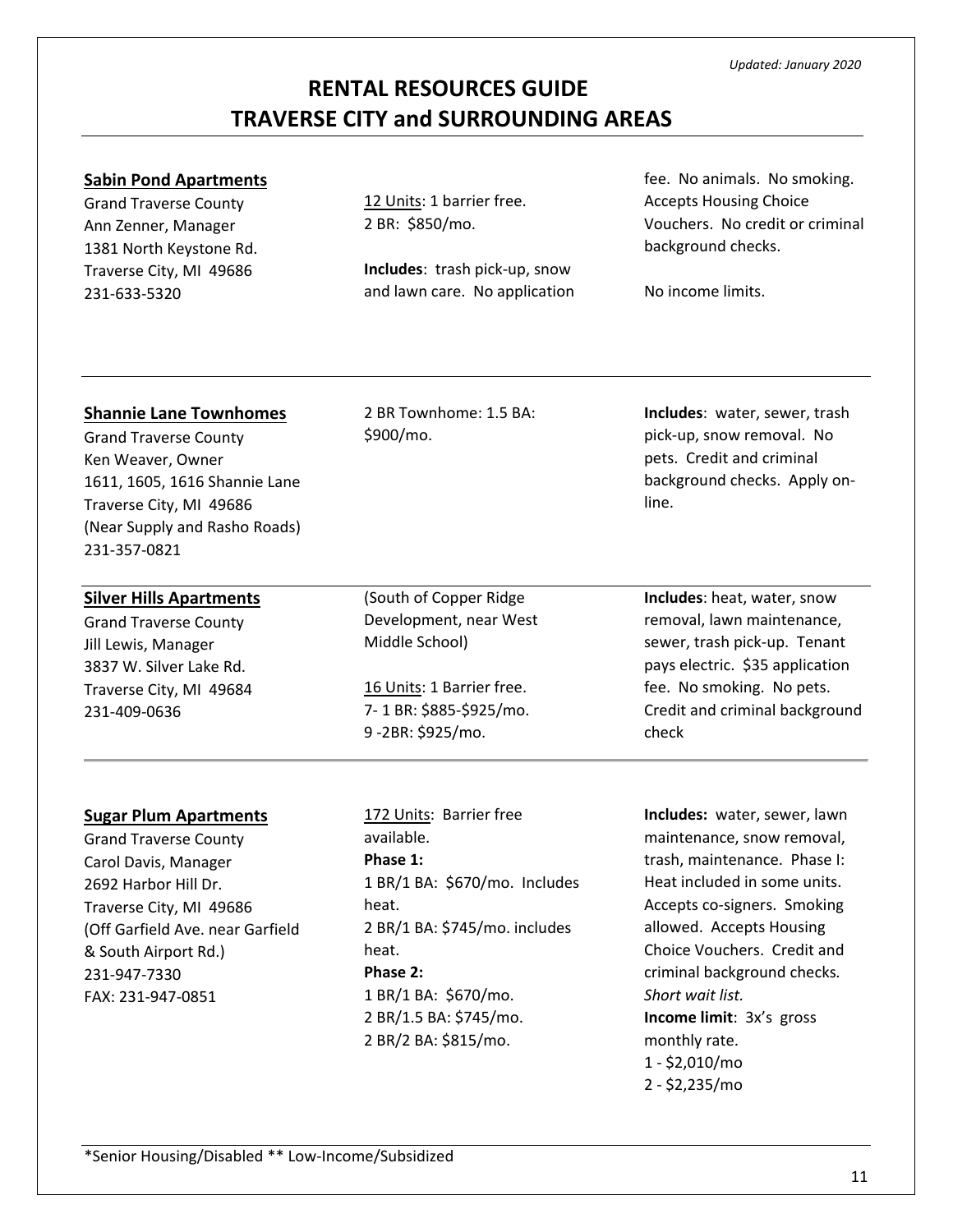# **RENTAL RESOURCES GUIDE TRAVERSE CITY and SURROUNDING AREAS**

#### **Town and Country**

Grand Traverse County 849 Manor Lane Traverse City, MI 49686 231-947-4810 or (888) 404-1710 Mobile Home Units Office: M-F: 8:30 am – 5:00 pm; Sat. 8:30 am – 12:30 pm. Evenings by appointment.

| <b>Tradewinds Terrace</b>                                                                                                                                         | 122 Units: Moderate income                                                                                       | based on 30% of adjusted gross                                                                                                                                                                                         |
|-------------------------------------------------------------------------------------------------------------------------------------------------------------------|------------------------------------------------------------------------------------------------------------------|------------------------------------------------------------------------------------------------------------------------------------------------------------------------------------------------------------------------|
| Apartments**                                                                                                                                                      | program.                                                                                                         | income. Does not accept co-                                                                                                                                                                                            |
| <b>Grand Traverse County</b>                                                                                                                                      | 1 BR: \$538/mo. market                                                                                           | signers. Smoking allowed. No                                                                                                                                                                                           |
| Kirsten, Assistant                                                                                                                                                | 2 BR: \$573/mo. market                                                                                           | pets. Accepts Housing Choice                                                                                                                                                                                           |
| 851 Fitzhugh Drive                                                                                                                                                | 3 BR: \$596/mo. market                                                                                           | Vouchers. Credit and criminal                                                                                                                                                                                          |
| Traverse City, MI 49684                                                                                                                                           | 4 BR: \$631/mo. market                                                                                           | background checks. Landlord                                                                                                                                                                                            |
| 231-946-2050                                                                                                                                                      | All utilities included except                                                                                    | reference checks.                                                                                                                                                                                                      |
| FAX: 231-946-1956                                                                                                                                                 | telephone and cable. Lower                                                                                       | Office Hours: M-F 1:00-5:00                                                                                                                                                                                            |
|                                                                                                                                                                   | <b>Income Program rents are</b>                                                                                  | pm.                                                                                                                                                                                                                    |
| <b>Traverse City Housing</b>                                                                                                                                      | 231-922-4915                                                                                                     | Permanent Rental Assistance:                                                                                                                                                                                           |
| <b>Commission Public Housing</b>                                                                                                                                  | FAX: 231-922-2893                                                                                                | Tenant pays 30-40% of gross                                                                                                                                                                                            |
| <b>Authority</b>                                                                                                                                                  | Traversecityhc.wordpress.com                                                                                     | adjusted monthly income.                                                                                                                                                                                               |
| Antrim, Benzie, Grand Traverse,                                                                                                                                   | Housing Choice Voucher rental                                                                                    | Income limits apply. 1 person -                                                                                                                                                                                        |
| Kalkaska, Leelanau and                                                                                                                                            | assistance. Must be 62 years of                                                                                  | \$22,100 annual; 2 people --                                                                                                                                                                                           |
| <b>Wexford Counties</b>                                                                                                                                           | age or older, a family with                                                                                      | \$25,250/annual; 3 people -                                                                                                                                                                                            |
| 150 Pine St.                                                                                                                                                      | children, or                                                                                                     | \$28,400; 4 people -                                                                                                                                                                                                   |
| Traverse City, MI 49684                                                                                                                                           | handicapped/disabled.                                                                                            | \$31,550/annual                                                                                                                                                                                                        |
| The Village at Bay Ridge<br><b>Grand Traverse County</b><br>3950 Scenic Ridge<br>Traverse City, MI 49684 (Off<br>Silver Lake Rd. near Barnes Rd.)<br>231-995-9385 | 246 Units: 105 subsidized,<br>barrier free available.<br>Subsidized rates:<br>1 BR: \$750/mo.<br>2 BR: \$850/mo. | Includes: water, sewer, trash,<br>basic extended cable. Must be<br>55+ years of age. Cats and dogs<br>up to 20 lbs. with \$300 pet<br>deposit. Credit check. No<br>criminal background check.<br>Rent based on income. |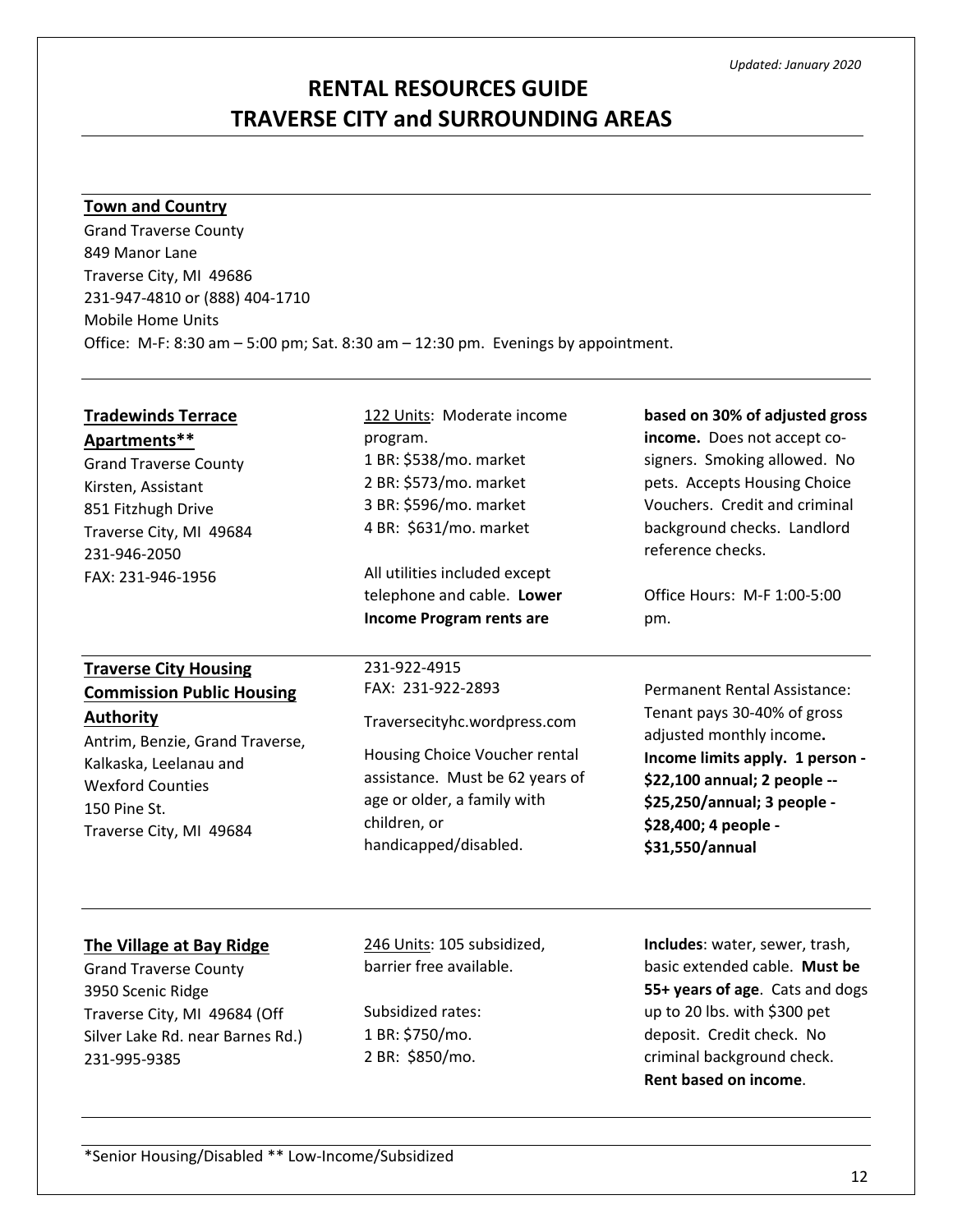#### **Village Glen Apartments**

Grand Traverse County Kim Fehrenbach, Manager

4826, 1336 Birch Tree Ln, Traverse City, MI 49686

231-932-9506

119 Units:

#### **The Whiting**

Grand Traverse County 152 ½ East Front Street Traverse City, MI 49684 231-947-6360

Barrier free apartments. 81 – 2 BR: \$964/mo+ heat and electric 38 – 3 BR: \$1,138/mo. + heat and electric 3 BR Townhouses: \$600- 1,020/mo + heat, electric, water and sewer.

Hours: M-W-F 12:00 pm – 2:00 pm and T-Th 3:30 pm-5:30 pm Rooms for rent by month. Basic room with shared bathroom: \$425/mo. Room w/ private bathroom: \$600/mo.

Security deposit is equal to one months rent. Cats and dogs 20 lbs and under allowed \$20/mo extra; \$200 non-refundable pet fee. Service dogs only. Accepts Housing Choice Vouchers. Credit and criminal background checks.

\$100 key and room cleaning deposit due upon check in (deposit returned at check out if management approves room condition and receives key back).

### K**alkaska County**

#### **Central Lake Townhouses**

Managed by Northern Hones Barbara Lane, Manager 231-838-3362 PO box 86, Boyne City, MI 49712

Hours: M-F 7:30am- 3:30pm

8 Units: 6 - 1BR: \$570-\$740/mo. 2 - 2BR: \$610-\$755/mo.

Includes: water, sewer, trash and heat. \$15/ adult application fee. Pets Allowed if properly trained, weight limit. Accepts Housing Choice Vouchers. Credit and criminal background checks.

### **Kalkaska Woods Apartments**

#### **& Westside Junction**

Kalkaska County Red Oak Management Heather Demos, Manager Mail application to: PO Box 1531 Kalkaska, MI 49646 506 N. Cedar Kalkaska, MI 49646 231-258-3210

2 handicap/barrier free 1 BR: \$534+/mo. 2 BR: \$614+/mo. 3 BR: \$695+/mo.

**Includes**: all utilities except electric. Smoking allowed. No pets. Rental assistance when available. Accepts Housing Choice Voucher. No credit check. Rental reference check.

#### **Westside Junction**

**Apartments\*\*** 24 Units: 1 BR: \$520/mo. 2 BR: \$615/mo.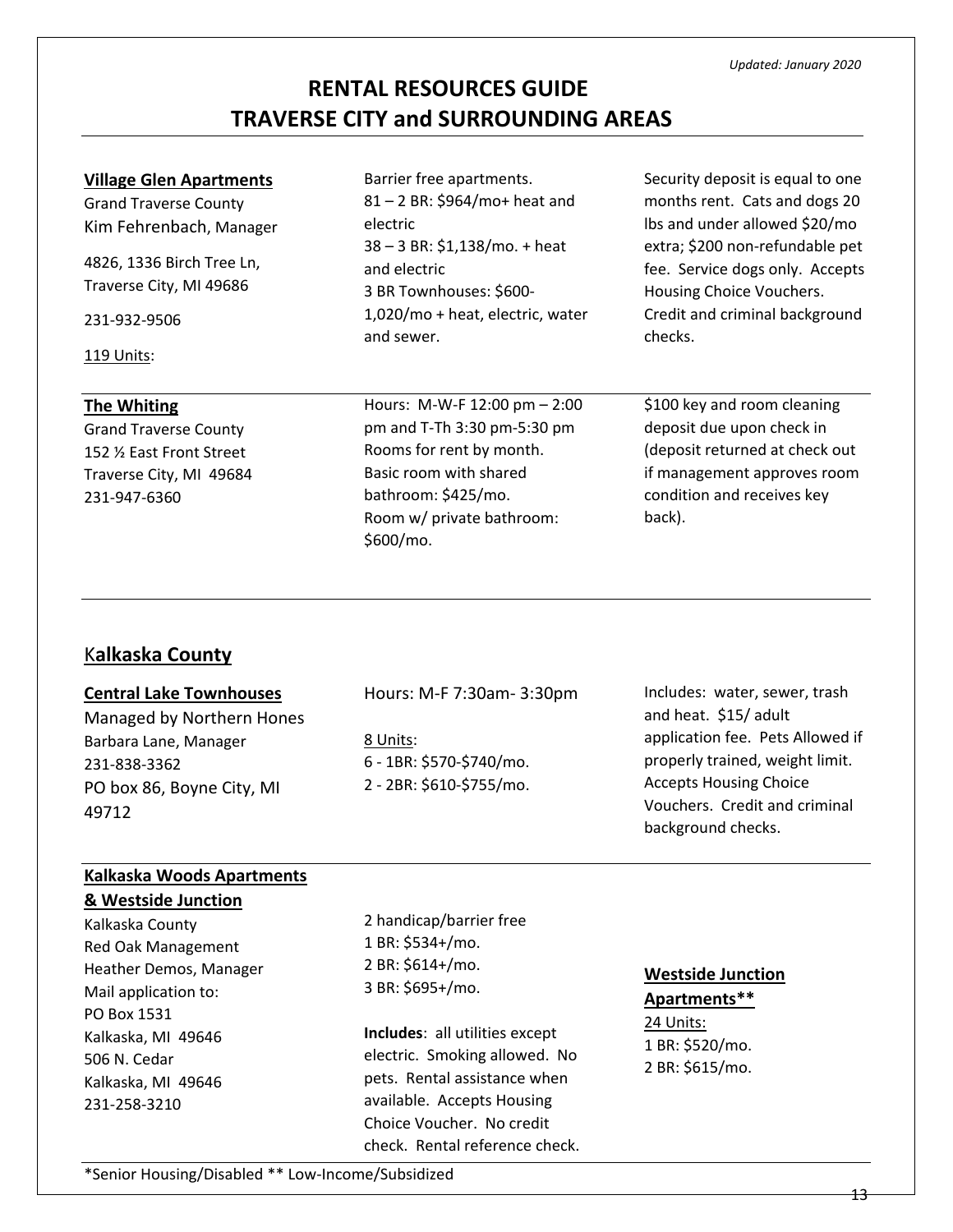#### **2-handicap/barrier free units.**

Includes all utilities except electric. No application fee. Maximum income limits for both complexes:

1 BR: \$23,220/annual 2 BR: \$26,520/annual

### **\*Level Acres\*\***

Kalkaska County Donna, Manager 504 S. Orange Street Kalkaska, MI 49646 231-258-9107

FAX: 231-258-9198 36 – 1 BR Units - \$554/market **Must be 62+ years to apply**. **Rental assistance available (30% of gross monthly income**). **Utilities included**. Pets allowed

(14 lbs. and under) with \$300 pet deposit. Credit and criminal background checks**. Income limits: 1 person: \$19,000 max.; 2 person: \$21,700 max**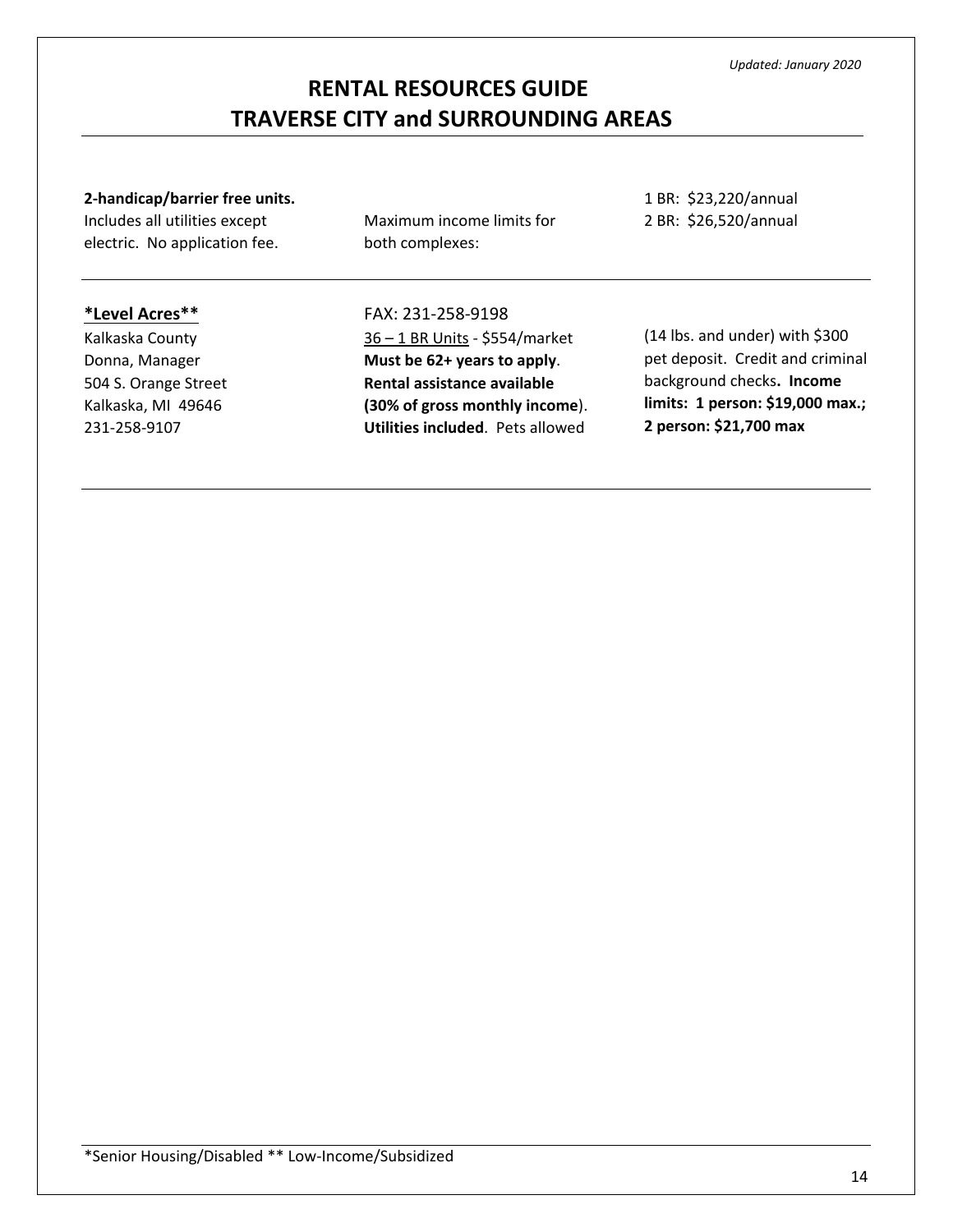15

**Rent based on 30% of income.** Includes: water, sewer and trash removal. No application fee. 62+ or disabled. Pets allowed. Credit and criminal background checks.

#### *Updated: January 2020*

### **RENTAL RESOURCES GUIDE TRAVERSE CITY and SURROUNDING AREAS**

# **\*Senior Haven\*\* (Seniors ONLY)**

Kalkaska County Michelle, Manager 2180 N. Birch St. Kalkaska, MI 49646

#### 231-258-4250

**42 Units:** 2 Barrier free. 38 – 1BR: \$658-722 4 – 2BR: \$832-907

#### **Sandy Pines\*\***

Kalkaska County Kelly, Manager Location: 748 S. Cedar St. Kalkaska, MI 49646

#### 231-384-6600

**50 Units:** 24-1BR: \$487-\$648mo. 24-2BR: \$513-\$693/mo.

2-3BR: \$600-\$688/mo.

**Rent is based on 30% income.**  Barrier free units available.

### **The Village at River's Edge**

#### **Apartments**

Kalkaska County Cindy Beaton, Manager 15 River's Edge Rd. NW Kalkaska, MI 49646 231-258-5300 (North of M-72 on old M-66 and S. Elm Street) Hours: Monday 10am to 6pm Tuesday- Friday 9am to 5pm.

48 Units: 2 BR/2 BA: \$559-\$621/mo. 3 BR/2 BA: \$629-\$701/mo.

**Includes**: snow removal, lawn care, sewer, trash pick-up. Tenant pays electric, gas and water. \$25 application fee for

each adult. No smoking. Pets allowed with restrictions.

**Income limits apply/minimum income is \$18,213 gross.** Accepts Housing Choice Vouchers. Credit and criminal background check.

### **Antrim County**

# **\*Bellaire Senior Apartments**

Antrim County Sheilah Blackledge, Manager

503 S Beech St, Bellaire, Michigan 49615 231-347-3755

11 Units 2BR: \$470-\$620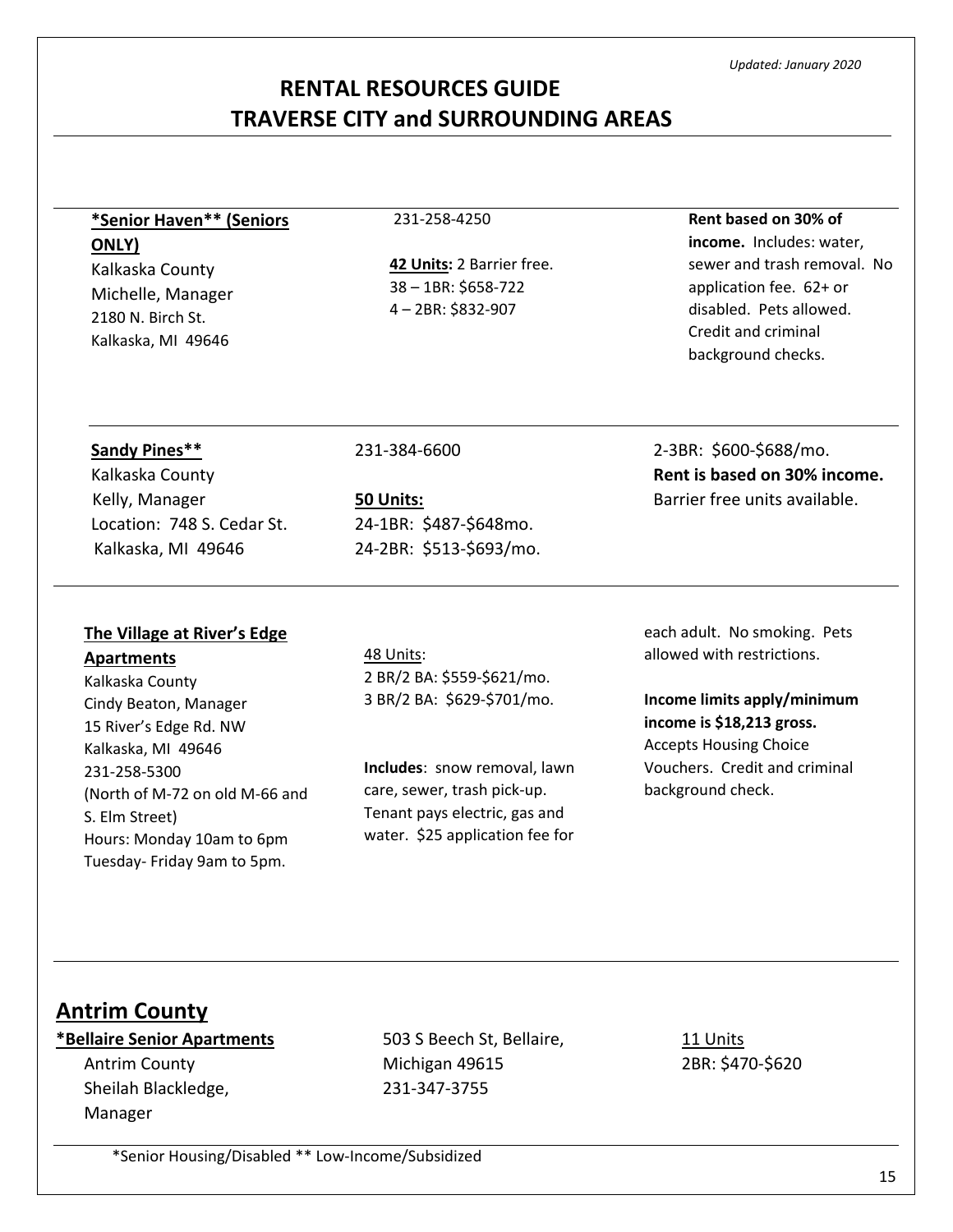**Must be 62+ years to apply**. **Rental assistance available (30% of gross monthly income**). **Utilities included**.

**Income limits:** Min: \$18, 000 Max: \$26,880 - \$30,720

#### **Downey Street Apartments**

Antrim County & Kalkaska County Todd, Manager Mailing address: P.O Box 298 Mancelona, MI 49659 231-587-9129FAX: 231-331- 4857

6 Units (duplexes) 2BR: \$700/mo. Includes: water, lawn, and trash pick-up.

18 Units (single family homes) Antrim and Kalkaska Counties 2-4 BR: \$600-\$850/mo.

Includes: water, and trash pickup. May accept co-signers. No pets. No Smoking. Accepts housing Choice Vouchers. No credit or criminal background check.

#### **Elk Rapids Apartments**

Antrim County Jackie, Manager Physical Address: 930 Hwy. US 31 Elk Rapids, MI 49629-9785 231-264-5353 FAX: 231-264-0355

#### **Meadow Run Apartments\*\*** Antrim County

Kelly, Manager 311 W. Limits Mancelona, MI 49629 231-384-6600

# **\*Noble Pines Apartments\*\*** 100% subsidized Antrim County

Elk Rapids Housing Commission Tony Lentych, Manager 701 Chippewa

\*Senior Housing/Disabled \*\* Low-Income/Subsidized

48 Units: 2 barrier-free Units: 930A, 930B, 940B, 950A 1 BR: \$625/mo. 2 BR: \$675/mo 3 BR: \$800/mo.

\$25 application fee/per adult at time of application. **Includes**: all utilities except electric. No co-signers. Service animals only. Accepts Housing Choice Voucher when needed. Credit and criminal background checks.

16 Units: 1BR, 2BR, 3BR 1BR: \$575-648 2 BR: \$635-680. 3 BR: \$690-740 Includes: all utilities except electric. Security deposit is \$150.00 and can be divided

Elk Rapids, MI 49629 231-264-5831 FAX: 231-264-0180 **Priority for seniors**

into 3 payments if needed. \$15/adult application fee due at time of application. Nocosigners. Service animals only. Accepts Housing Choice Vouchers. Credit and criminal background checks.

20 Units: 1 BR based on 30% of income. Income limit: less than \$34,550/annual. If over, flat rate: \$480/mo. All utilities included.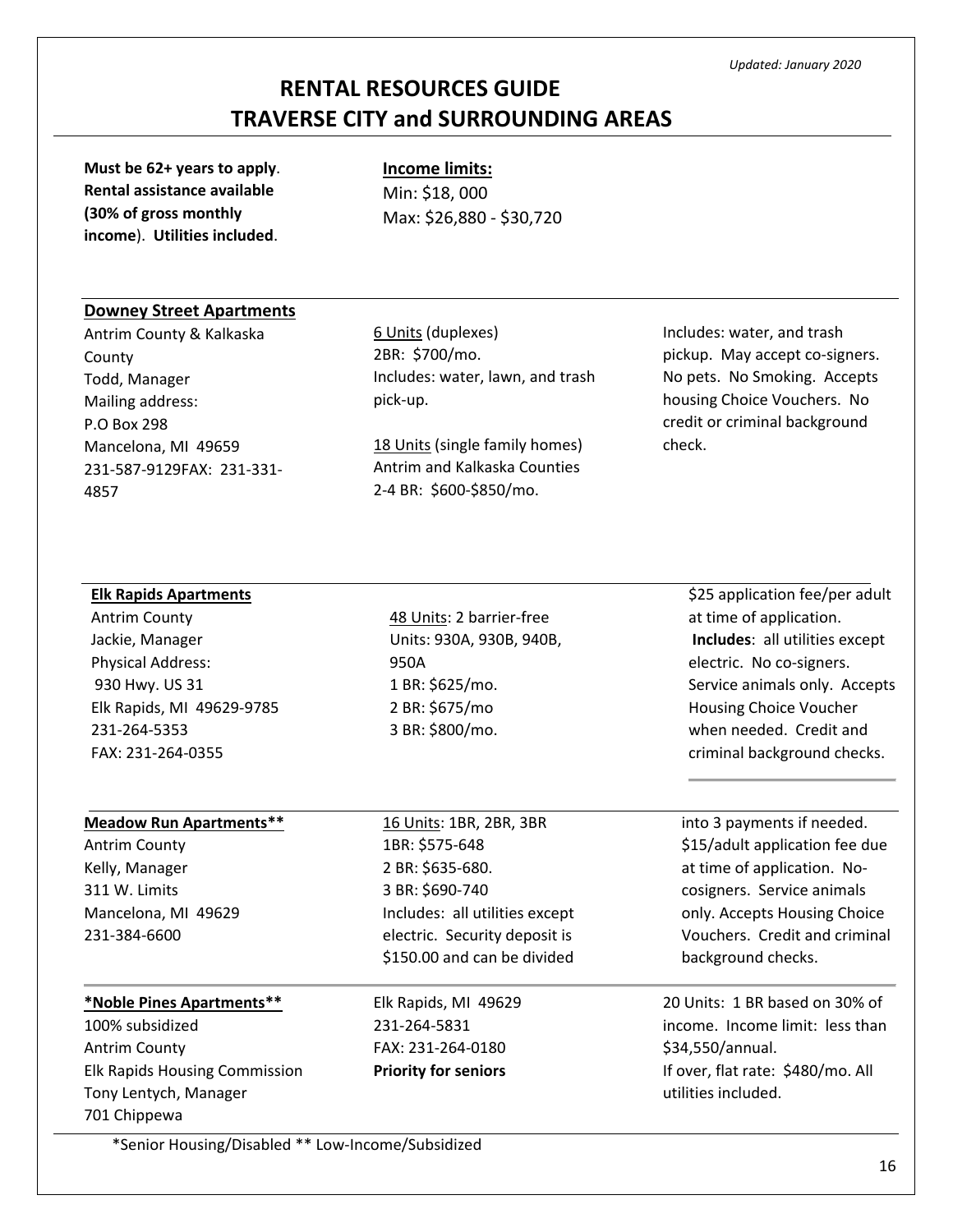# **RENTAL RESOURCES GUIDE TRAVERSE CITY and SURROUNDING AREAS**

Seniors 62+ or government approved disability or handicap. No application fee. Small pets

allowed. Credit and criminal background checks.

#### **Pine Apartments**

Antrim County 8205 Ballard St. Central Lake, MI 49622 Mail applications to: 8030 West Old State Central Lake, MI 49622 (231)544-9898

(Approximately 50 miles north of Traverse City) Units: Barrier-free available. 9 – Studio apartments 12 – 2 BR apartments

Includes: water, sewer, trash pick-up, snow removal, lawn

maintenance. No application fee. May accept co-signers. Smoking allowed. Pets allowed \$50/mo. per pet. Accepts Housing Choice Vouchers. Credit and criminal background checks.

#### **Village Apartments I, II, III**

Antrim County Sarah, Manager 111 S. Birch Street, Apt. A Bellaire, MI 49615 231-533-6775 FAX: 231-533-6509

Office Hours: M-F 8:00- 12:00pm 44 Units: 4 barrier free units. 1 BR: \$519/mo. 2 BR: \$559/mo. 3 BR: \$599/mo.

**Includes:** water, sewer, snow removal, trash pick-up. Tenant pays electric. \$20 application fee. No pets. **Rent based on 30% of income**. Accepts Housing Choice Vouchers. Credit and criminal background check

### **Leelanau County**

### **Empire Apartments\*\***

**Lake City Apartments\*\***

Leelanau County Dee, Housing Dept. 10051 Michigan Avenue Empire, MI 49630 231-835-2061

**Empire Apartments:** 100% Subsidized

12 – 1 BR: \$547/mo. Basic \$710/mo. Market 6 – 2 BR \$577/mo. Basic \$775/mo. Market

**Lake City Apts**: (not all subsidized) 12-1 BR: \$553/mo. Basic \$745/mo. Market 6- 2 BR: 588/mo. Basic

\$780/mo. Market

**Rent based on 30% of income. Includes**: heat, lawn maintenance, trash pick-up, snow removal. Tenant pays water and electric. Laundry facilities. Service animals only. Credit, criminal and landlord background checks. Go to: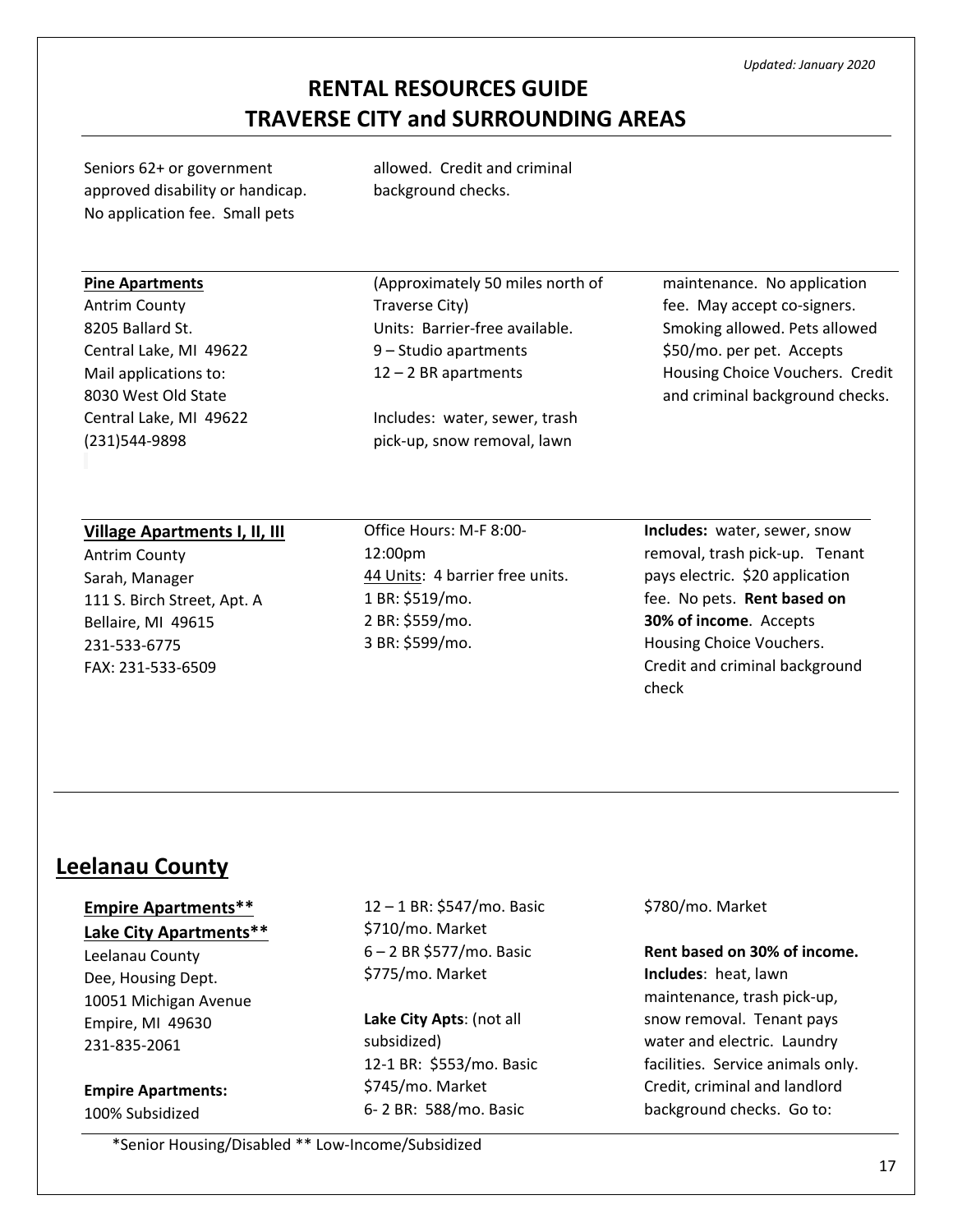[www.upcap.org](http://www.upcap.org/) for housing application.

All has 2 complexes in Marquette and Lake Superior with openings. Accepts HCV.

# **Northwest Michigan Community Action Agency**

(Housing Assessment Resource Agency-HARA) 3963 Three Mile Road Traverse City, MI 49686 1-800-632-7334/231-947-3780

### **Housing Programs**

#### • **Homeless & Potential Renters**

Provide guidance and one-time cash assistance, when available & those who qualify, to help establish permanent housing for those without a home.

#### • **Homeowners**

Counseling & one-time cash assistance, when available, can be provided to homeowners to prevent mortgage foreclosures.

#### **Community Services**

• **Free Foreclosure Prevention, Education & Counseling Homebuyer Purchase rehabilitation Program**

Helps low to moderate income individuals 7 families purchase an existing home. Buyers are assisted with down payment assistance and funds for major repairs.

#### **Financial Management Services**

• **Individual Development Accounts Savings program for people who want to build financial assets.** Every \$1 that you save is matched with \$2-3 for a total of \$4000 saved, which may go towards the purchase of an asset (home, business

or post-secondary education). Income limits apply. Must save \$20 per month and attend financial management and asset planning classes.

### • **Budget Counseling**

Offers financial management workshops & individual counseling which helps participants learn basic household budgeting, debt management & credit repair.

#### • **Home-Ownership Counseling**

Provides pre-purchase classes for those interested in buying a home, home-purchase education & counseling for home retention.

**Home Improvement Program-**Benzie County May be eligible for the CDBG program.

#### • **Home Preservation Grant**

This grant is to be used to do home repairs for income eligible homeowners in Grand Traverse and Leelanau counties.

#### • **Weatherization**

Provides free energy conservation measures to assist low-income homeowners & renters in reducing home heating costs.

### • **Emergency Assistance**

Provided to low-income individuals & families for housing/shelter, heat, utilities, household contents, etc. as funds are available.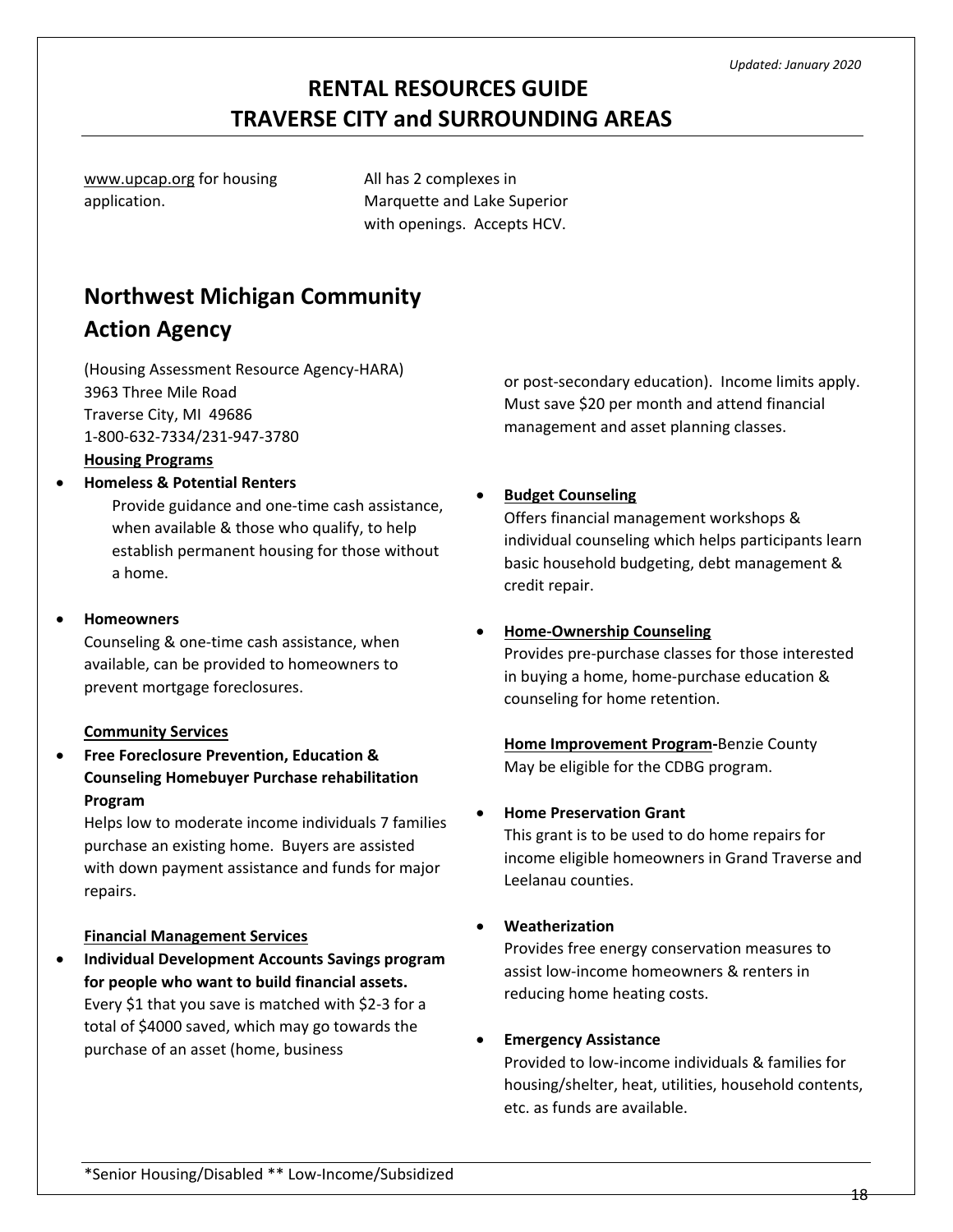# **MOBILE HOME PARKS**

## **Cherryland Mobile Home Park**

3011 Garfield Road North Traverse City, MI 49686 231-946-6694

## **First Point Mobile Home**

7903 East Birch Point road Traverse City, MI 49684 231-946-2378

# **King's Court Mobile Home Park**

2899 LaFranier Road Traverse City, MI 49686 866-786-4113 [kingcourt@suncommunities.com](mailto:kingcourt@suncommunities.com) [www.4kingscourt.com](http://www.4kingscourt.com/)

## **Meadow Lane Mobile Home Park**

4310 Meadow Lane Drive Traverse City, MI 49684 231-946-2988

# **Silver Lake View**

22 Silver Lake View Court Traverse City, MI 49684 616-946-4436

# **Silver Shores Mobile Home Park**

1257 Overlook Road Traverse City, MI 49684 616-943-4470

# **Suburban Estates**

7235 Suburban Drive Traverse City, MI 49684 616-947-9602

# **Town and County Mobile Village**

849 Manor Lane Traverse City, MI 49686 [townandcountry@suncommunities.com](mailto:townandcountry@suncommunities.com) 222.4townandcountry.com

**Woodcreek** 440 South Airport Road East Traverse City, MI 49686 231-933-4800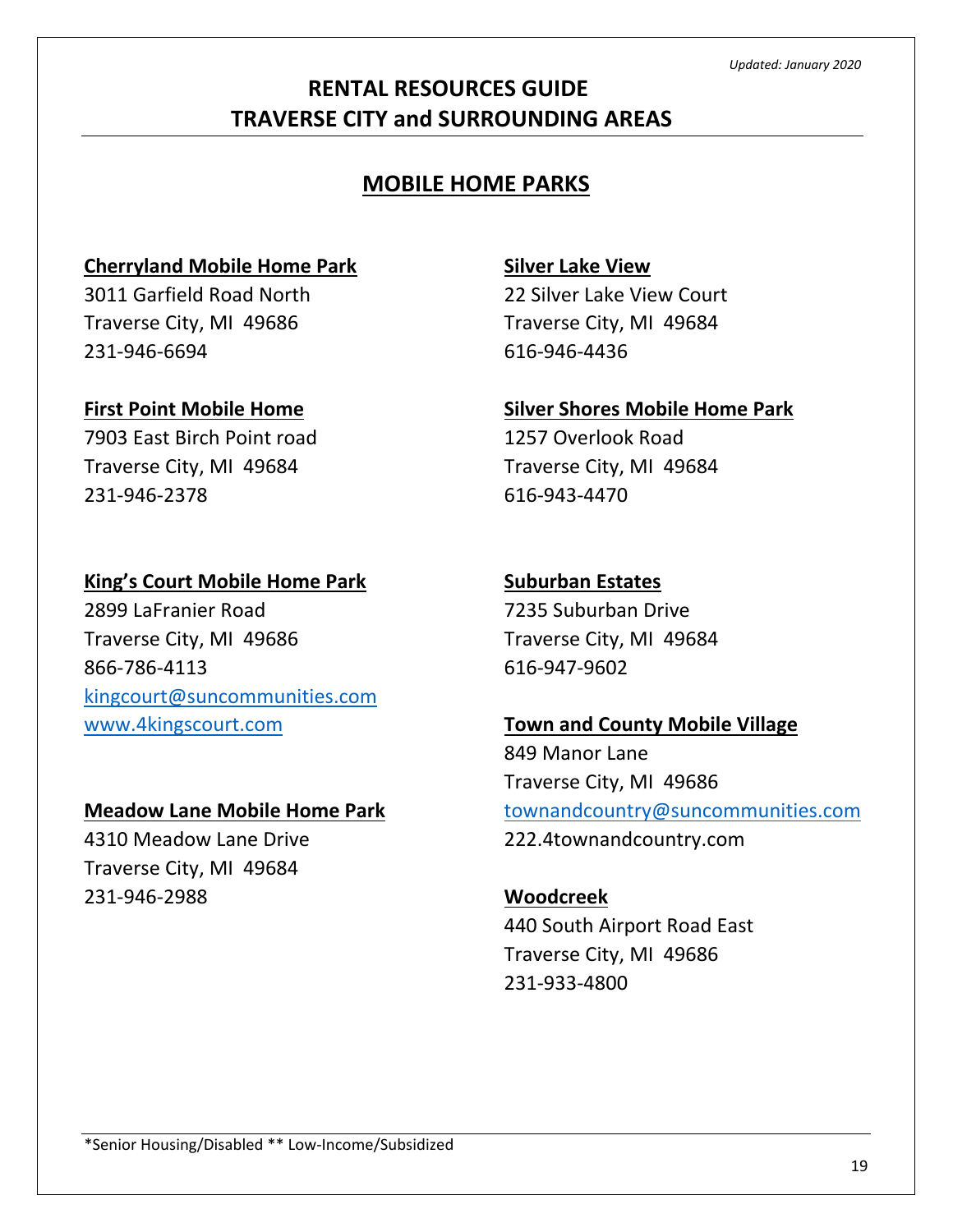# **RENTAL RESOURCES GUIDE TRAVERSE CITY and SURROUNDING AREAS**

# **OTHER RESOURCES**

### **Community Mental Health 231-922-4850**

Grand Traverse & Leelanau Counties For Housing Assistance: Call Northern Lakes CMH 105 Hall Street Traverse City, Michigan 49684

Housing Assistance: Assistance with short-term, transitional, or one-time only expenses in an individual's own home that his/her resources and other community resources could not cover.

### **Habitat for Humanity 231-941-4663**

Grand Traverse Region **FAX: 231-941-2403** Contact: Nancy Kiogima, Family Services Mgr. 1129 Woodmere, Suite F Traverse City, MI 49686 [nkiogima@habitatgtr.org](mailto:nkiogima@habitatgtr.org) [www.habitat.org/homeowner](http://www.habitat.org/homeowner)

Selects in cycles. Must attend application fair to receive application. Credit check, home check, and requires 15 hours before accepted and 260 after (for a total of 275 sweat equity hours). No bankruptcy within last 3 years.

### **Host Homes for Homeless Youth 231-947-8110**

Permanent housing until graduation for unaccompanied students 15-18 yrs. Sponsored by Catholic Human Services and TBA ISD.

## **Leelanau County Housing Program/Leelanau REACH 231-256-9812**

Contact: Ron Crummel; 113 S. Grand Ave. PO Box 546 Leland, MI 49654 [www.leelanaureach.com](http://www.leelanaureach.com/) [rcrummel@co.leelanau.mi.us](mailto:rcrummel@co.leelanau.mi.us)

Leelanau County **FAX: 231-265-0174**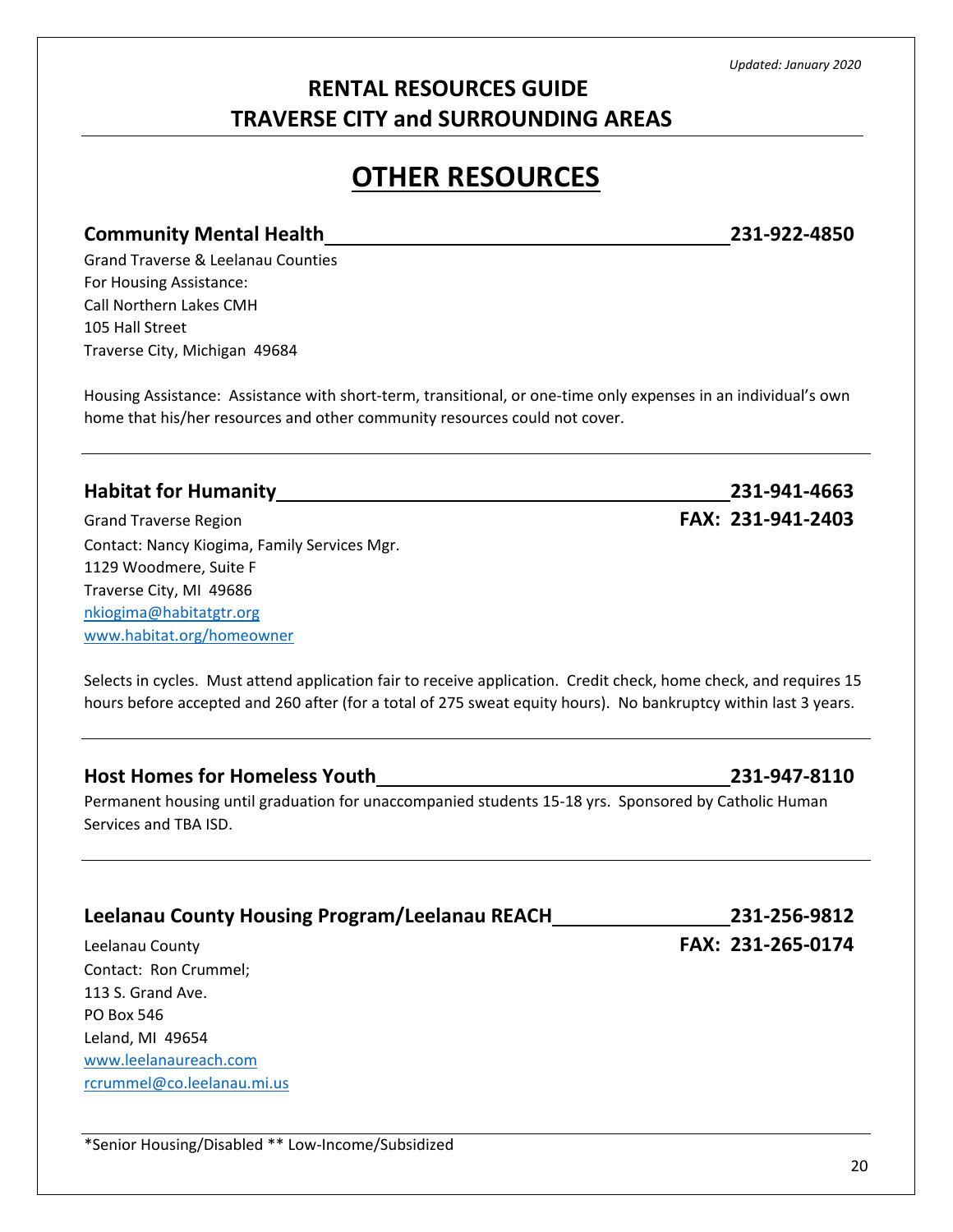21

*Updated: January 2020*

# **RENTAL RESOURCES GUIDE TRAVERSE CITY and SURROUNDING AREAS**

Non-profit housing development corporation. Marketing of affordable homes in Leelanau County. Foreclosure Prevention Program with loans and grants. Housing development and rehab program.

### **Madeline's House 231-941-1210**

### **Transitional House Program FAX: 231-941-1734**

Grand Traverse County Contact: Aimee Sandula Office: Women's Resource Center 720 South Elmwood, Suite 2 (near corner of  $11<sup>th</sup>$  & Elmwood) Traverse City, MI 49684

5 family rooms. No Barrier-Free units available. Cost is 30% of income, maximum \$400/mo. Minimum varies based on family size and income. Includes: heat, electricity, water, sewer, trash pick-up, lawn maintenance, laundry facilities. No application fee. No smoking or pets allowed. Does NOT accept Housing Choice Vouchers. Criminal background check. No credit check. Criteria: women with children, domestic violence.

### **Northern Living Non-Profit Housing Corporation 231-922-4886**

Antrim County Contact: Steve H. Perdue 2883 Aeropark Drive Traverse City, MI 49686

3 duplexes (12 total rooms). Located in Mancelona (units are located at the north end of the city). Supportive housing, must meet income guidelines and person 25+ with disability (mental illness/developmental disability). Must be referred by North Country CMH.

### **Northwest Michigan Support Housing (NMSH) 231-929-1309**

(Formerly Foundation for Mental Health) Grand Traverse, Kalkaska, Benzie, Leelanau & Antrim Counties Contact: Genell Sivek 310 West Front St., Suite 407 Traverse City, MI 49684 FAX: 231-929-2351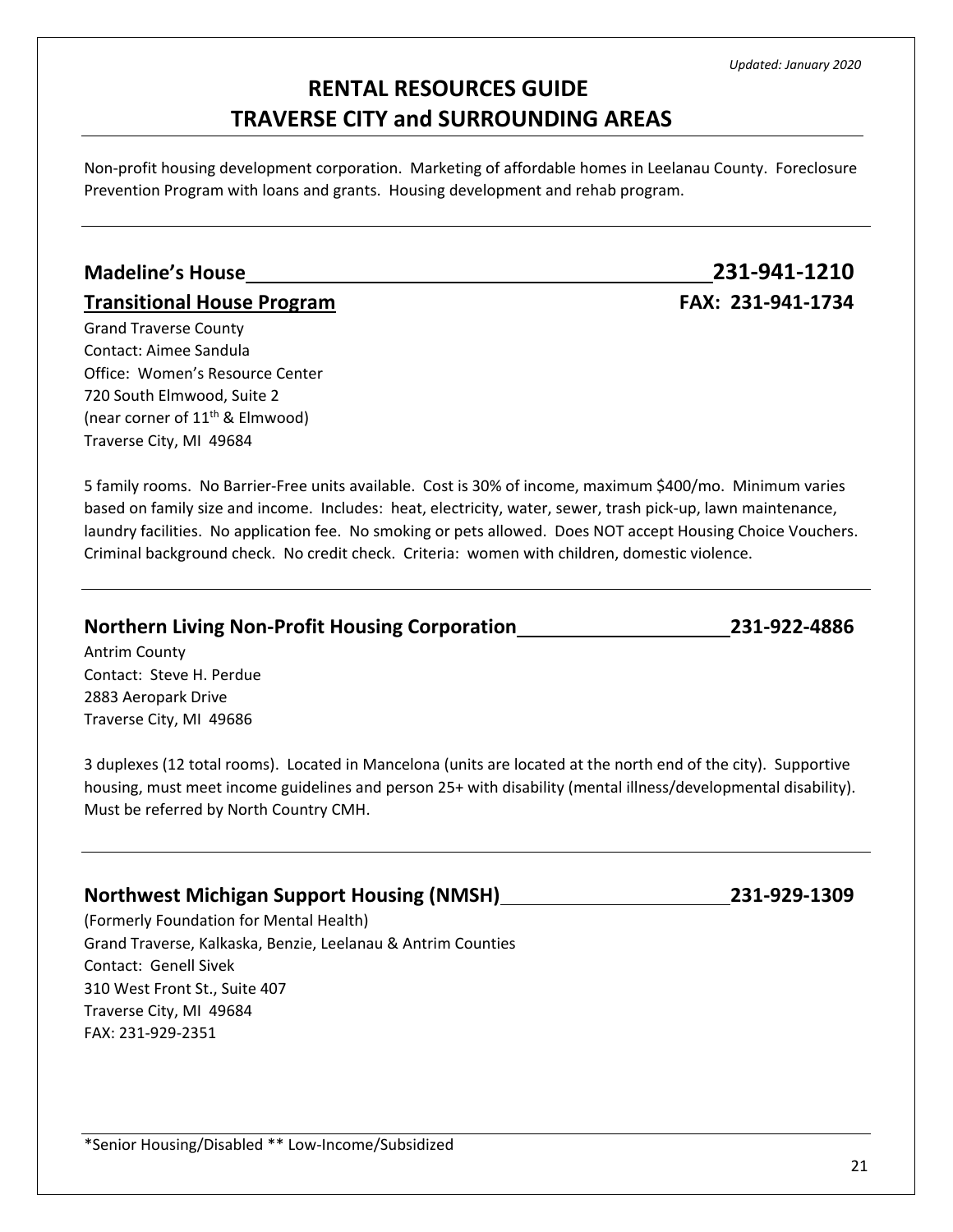Eligibility: Homeless by HUD definition, very low income, adults with special needs; mental illness, developmental disability, substance abuse, HIV/AIDS, fleeing domestic violence. Tenant pays 30% of income. If interested, individuals/families must contact the local HARA to complete assessment: 1-844-900-0900.

| <b>Sara's House</b>                                                                                                                                                                                                                                                                  | 231-941-1210      |
|--------------------------------------------------------------------------------------------------------------------------------------------------------------------------------------------------------------------------------------------------------------------------------------|-------------------|
| <b>Transitional Housing</b>                                                                                                                                                                                                                                                          | FAX: 231-941-1734 |
| <b>Grand Traverse County</b>                                                                                                                                                                                                                                                         |                   |
| Women's Resource Center                                                                                                                                                                                                                                                              |                   |
| 720 S. Elmwood, suite 2                                                                                                                                                                                                                                                              |                   |
| Traverse City, MI 49684                                                                                                                                                                                                                                                              |                   |
| Must be in a substance abuse service program. 8 family rooms. No barrier-free units available. Rent: 30% of<br>income; minimum of \$96/mo; maximum \$300/mo. Includes: all utilities. No application fee. No smoking or<br>pets allowed. Criminal background check. No credit check. |                   |
| <b>Third Level Crisis Center</b>                                                                                                                                                                                                                                                     | 231-922-4800      |
| 1022 E. Front St.                                                                                                                                                                                                                                                                    | 1-800-442-7315    |
| Traverse City, MI 49686                                                                                                                                                                                                                                                              |                   |
| Transitional housing for 16-20 year old youth.                                                                                                                                                                                                                                       |                   |
| Pete's Place-Youth Shelter for 14-17 year old youth.                                                                                                                                                                                                                                 |                   |

[www.thirdlevel.org](http://www.thirdlevel.org/)

### **Traverse Area Support Services 231-499-1051**

Grand Traverse County Contact: Rick Gubbins 1245 S. Garfield Traverse City, MI 49686 [tasstc@yahoo.com](mailto:tasstc@yahoo.com)

Transitional housing for single males. \$12/day.

### **USDA Rural Development**

Grand Traverse, Antrim, Benzie, Charlevoix, Kalkaska, Leelanau, Manistee, Missaukee, Westford Counties. 1-800-944-8119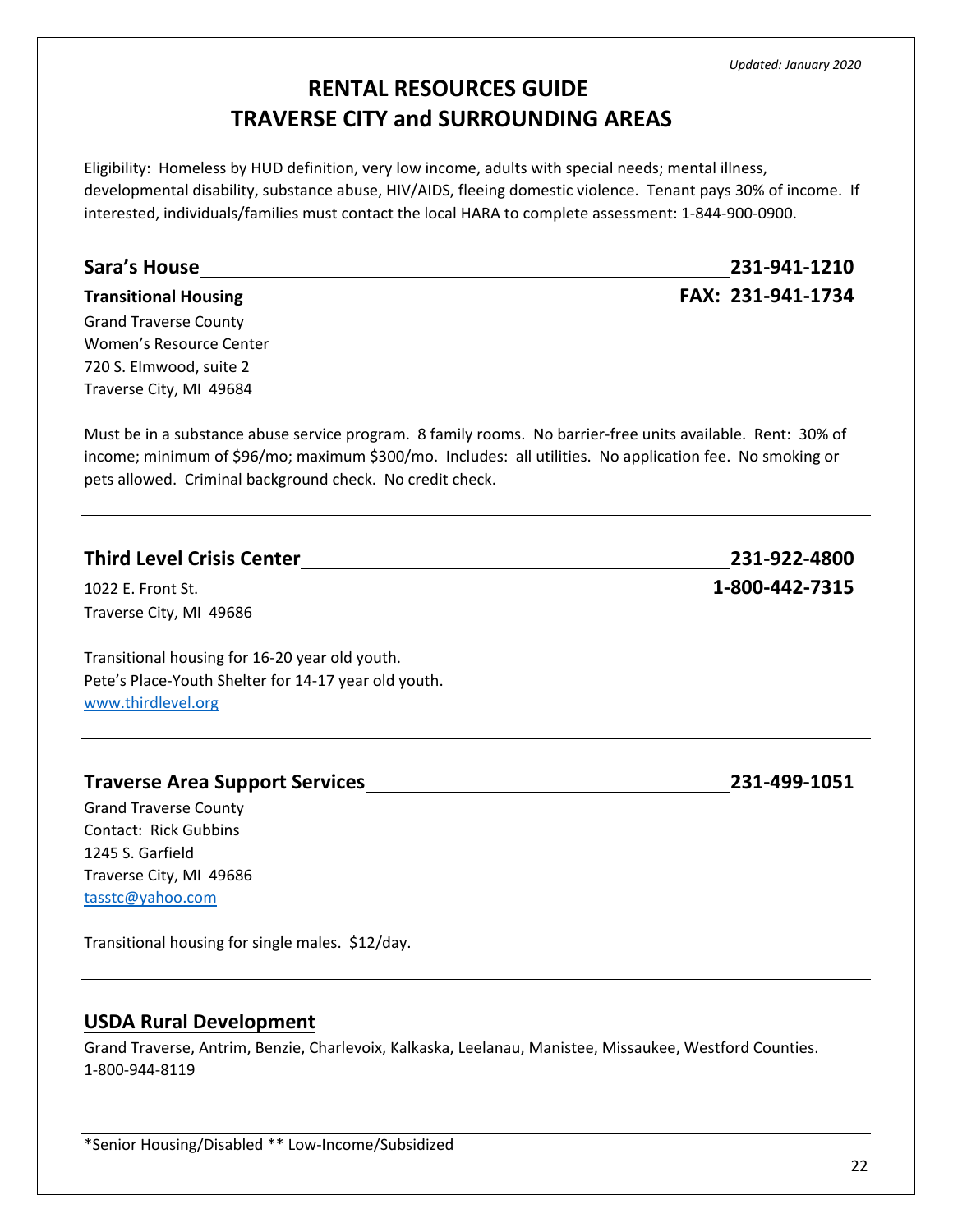23

# **RENTAL RESOURCES GUIDE TRAVERSE CITY and SURROUNDING AREAS**

Programs that help low and very-low income families own a home with no money down, low interest and subsidized mortgages in rural areas. Home improvement loans and grants for very low-income and elderly that qualify to make homes safe and sanitary.

# **Women's Resource Center 231-941-1210 Permanent Supportive Housing Voucher Program FAX: 231-941-1734** Grand Traverse, Antrim, Benzie, Kalkaska, Leelanau counties 720 S. Elmwood, Suite 2 Traverse City, MI 49684

Criteria: single individuals or individuals with children, victims of domestic violence and/or victims of sexual assault. Income limits apply. Criminal background checks. No credit checks.

### **Transitional Housing 1-800-554-4972**

Benzie County Office: Women's Resource Center 6051 Frankfort Highway Benzonia, MI 49616

2 apartments; no barrier-free available. 1 is 2 BR; 1 is 3 BR. Cost is 30% of income. Includes: heat, water, sewer, trash pick-up, snow removal, lawn maintenance and electricity. No application fee. Smoking and small pets allowed. Accepts Housing Choice Vouchers. Credit check. No criminal background check. Criteria: women with children.

**Zonta's House 231-882-2202**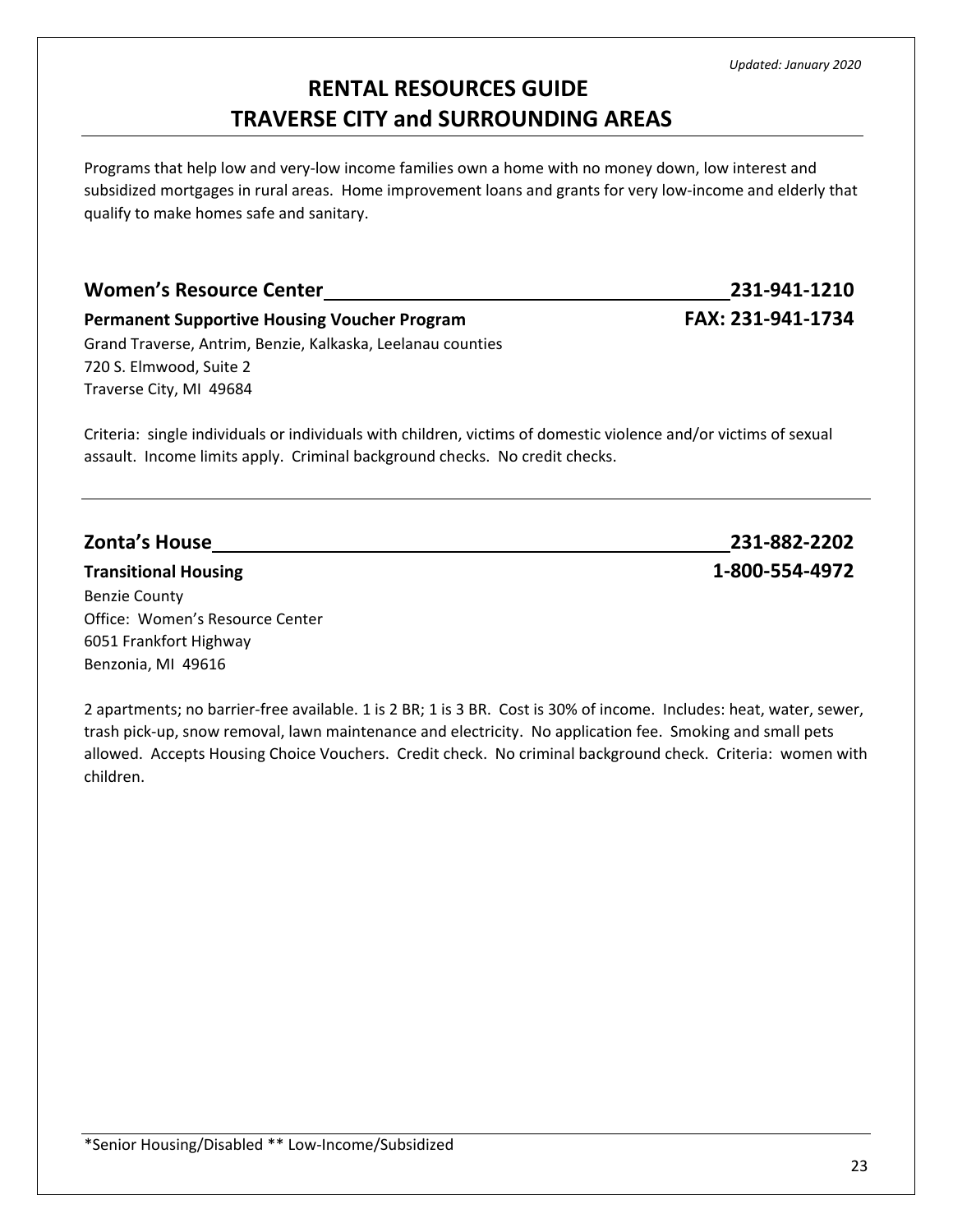### **How to Find a Rental Unit**

### **Where to Look**

- 1. The Classified section of the local newspaper such as the "Traverse City Record Eagle" or the "Preview".
- 2. Bulletin boards in local laundromats, grocery stores, banks, etc.
- 3. Family and friends they may know places that are available or might become available.
- 4. If there is a specific area that you are interested in living, drive or walk around that area. You may spot "FOR RENT" signs on trees, in yards, in windows, etc. Write down the phone number and call for information.
- 5. Contact the apartment listings and landlords in our Rental Guide.
- 6. Check with real estate agents and landlords. Look in the yellow pages of the phone book under "Real Estate Rental Service" or "Real Estate Management".

### **Things to Think About**

- 1. What type of unit am I looking at? Is it a single family home, mobile home, apartment, duplex, etc.?
- 2. What area is the unit located in? Is it within the city limits? What county?
- 3. You may want to check with the utility companies, DTE Energy, Consumers Power, Cherryland Electric, and Traverse City Light and Power, etc. to determine if there are deposits that are required.
- 4. Check with the landlord regarding any special restrictions on the unit such as no smoking, no pets, etc.
- 5. Find out what utilities you would have to pay (i.e., heat, electric, water, etc.)
- 6. Do a budget plan to assess whether the rental is affordable.

### **Making an Appointment**

One you have found a rental unit and it is what you are looking for ask the owner for an appointment to see the unit**. Be sure to keep the appointment and be on time.** You may want to arrive early so that you can look around the neighborhood and get a feel for the community. Remember: meeting with a landlord is like a job interview; dress well and be pleasant. Above all, be honest.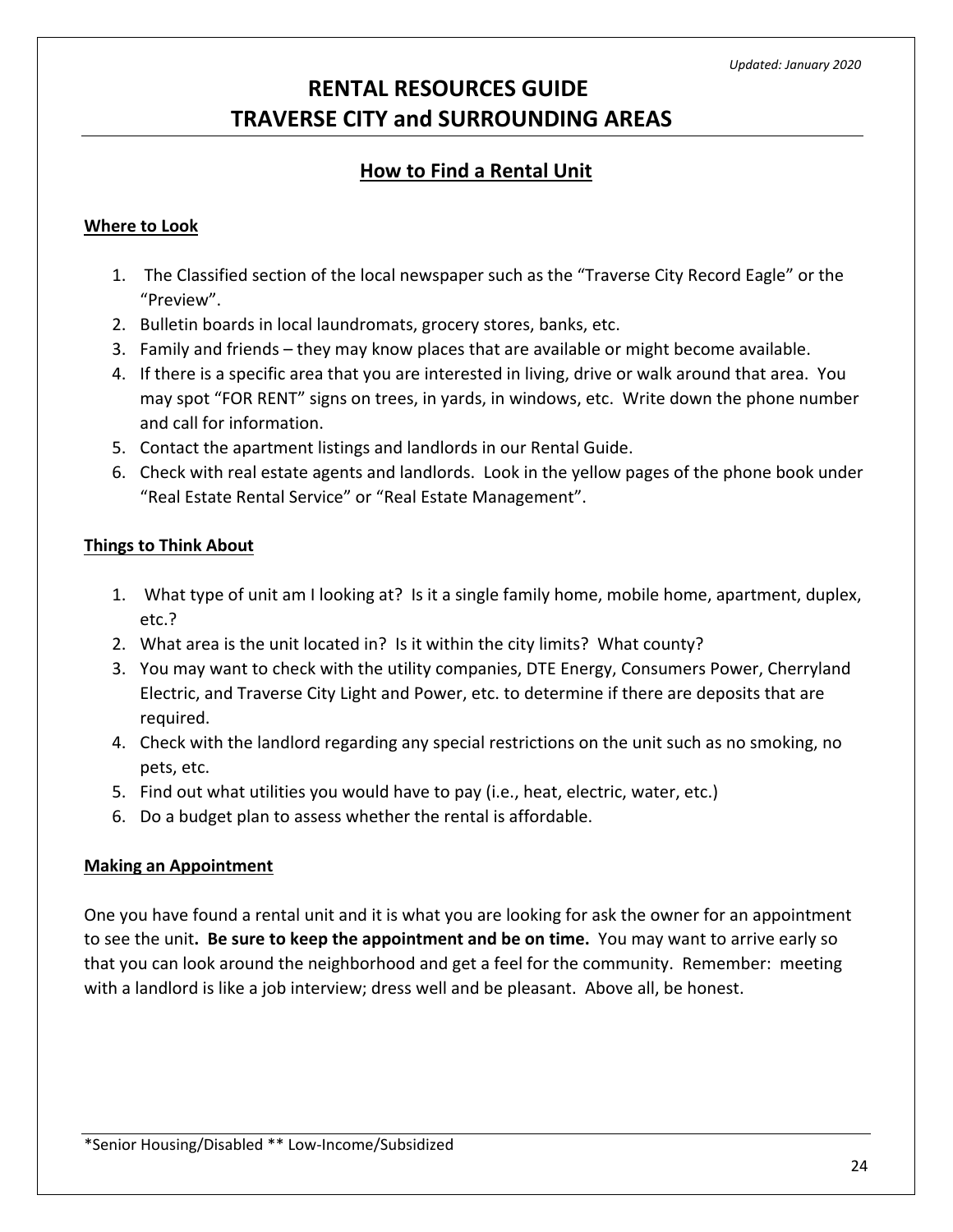#### **Questions you should ask a Prospective Landlord**

- 1. The full address and telephone number of the apartment/home you are interested in renting.
- 2. The name, address, and telephone number of the property owner or his/her agent.
- 3. The number of bedrooms and bathrooms in the home.
- 4. Amount of rent the landlord is asking.
- 5. The amount of Security Deposit required.
- 6. Will you accept Section 8/Housing Choice Vouchers?
- 7. The type of utility service installed for the home. Is any utility included in the rent?
	- Heat
	- **Electric**
	- Water
	- Sewer
	- Lawn Maintenance
	- Snow Removal
	- Trash Pick-up
- 8. If utilities are not included in the rent, you need to ask the prospective landlord the following questions:
	- a. What heats the home? Is it natural gas, propane, electric, fuel oil?
	- b. What type of cooking does the unit have? Gas, propane, electric?
	- c. What heats the water? Gas, Propane, Electric, Fuel Oil?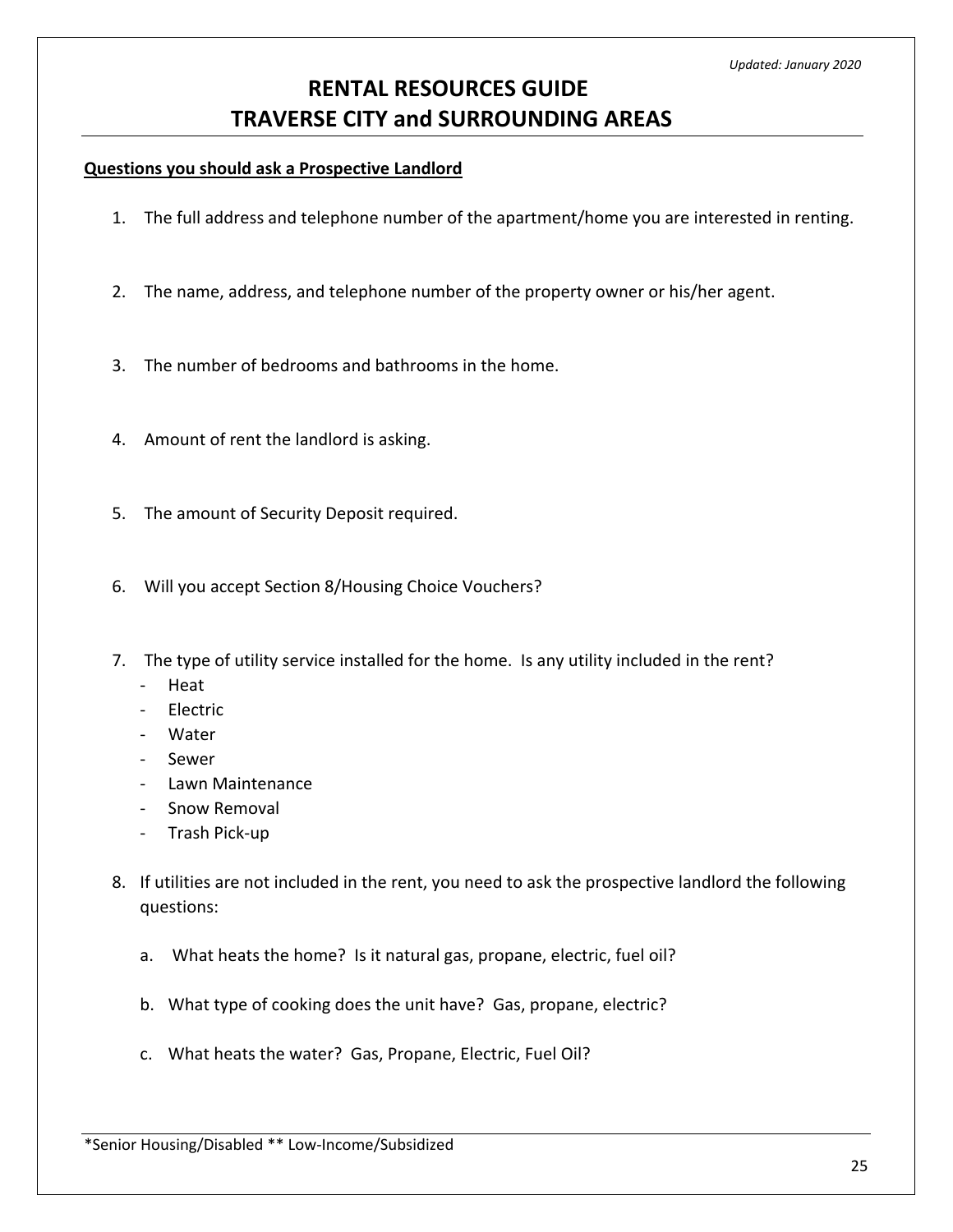# **RENTAL RESOURCES GUIDE TRAVERSE CITY and SURROUNDING AREAS**

| If You Need:                                | Contact:                                       | Address / Phone                                         |
|---------------------------------------------|------------------------------------------------|---------------------------------------------------------|
|                                             | Women's Resource Center Pete's Place / Third   | 720 South Elmwood / 231-941-1210 2943                   |
| Shelter Domestic Violence only: Youth/Teens | Level Street Outreach Services Catholic        |                                                         |
| only: Others:                               |                                                | Keystone Rd. / 922-4800 / 1-800-442-7315                |
|                                             | Human Services Host Homes Goodwill Inn Safe    | 231-929-7070 ext. 23 2943 Keystone Rd./                 |
|                                             | Harbor (contact Goodwill Inn for List)         | 231-922-4890 Winter months only (rotating               |
|                                             |                                                | schedule)                                               |
| Outreach                                    | Street Outreach Jubilee House (Grace           | 231-995-7721 325 Washington Street / 231-               |
|                                             | Episcopal Church)                              | 947-2330                                                |
| Food (Groceries)                            | Contact Love, Inc. / They will refer you to a  | 231-941-5683 10am-2pm Mon.-Thurs. 826                   |
|                                             | food pantry Father Fred Foundation/Tues.       | Hastings St / 231-947-2055 2325 Garfield /              |
|                                             | Thurs & Fri 10-2pm & Weds. 10-7:30pm WIC       | 922-2720 Eng. / 922-2721 Sp. 5700 US 31                 |
|                                             | (women and children) Acme Christian Thrift     | North, Acme / 231-938-2990 231-263-5161 /               |
|                                             | Store (ACTS) Kingsley Resource Center          | ext. 232 2nd Tuesday 3 pm / E. Commerce Dr. /           |
|                                             | Resurrection Life Church Mobile Pantry         | Grawn                                                   |
|                                             | (Monthly)                                      |                                                         |
| Food (A Hot Meal)                           | Sunday, 1 p.m. Sojourn Church @ Grace          | 341 Washington 231-947-2330 1003 S. Maple               |
|                                             | Episcopal Sunday, 5:00 p.m. Trinity Lutheran   | St 231-946-2720 1239 Barlow Street 231-                 |
|                                             | Monday, Noon Salvation Army Tuesday, 11:30     | 946-4644 206 South Oak Street (5 <sup>th</sup> and Oak) |
|                                             | a.m. The Friends Church Tuesday, 5:30 p.m.     | 231-947-3117 1023 S. Division 231-947-5445              |
|                                             | First Church of the Nazarene Wednesday,        | 1239 Barlow Street 231-946-4644 3686 South              |
|                                             | Noon Salvation Army Wednesday, 5 - 6:30        | Airport 231-946-4074 222 Cass St 231-946-               |
|                                             | First Christian Church (Oct- Apr) Thursday,    | 5191 1139 E Front St 231-947-7082 341                   |
|                                             | Noon Central United Thursday, 5:30 p.m. Faith  | Washington St 231-947-2330 1239 Barlow St               |
|                                             | Reformed Church Friday, Noon Grace Episcopal   | 231-946-4644 720 Wayne St 231-947-3792                  |
|                                             | Friday, Noon Salvation Army Friday, 5 -        | 123 E 11 <sup>th</sup> St 231-946-8038                  |
|                                             | 6:00pm Bayview Wesleyan Church Saturday,       |                                                         |
|                                             | Noon St. Francis High School Cafeteria         |                                                         |
| <b>Health/Dental Care</b>                   | Traverse Health Clinic - By appt. Traverse     | 3147 Logan Valley Rd TC / 231-935-0799 3183             |
|                                             | Health Clinic (CHAP) Teen Health & Wellness    | Logan Valley Rd / 231-935-0799 880 Parsons              |
|                                             | Center (M-F 8:30am - 4 pm) HIV/AIDS            | Road / 231-922-6416 (Ages 10-21) 1221 - 6th             |
|                                             | Services / Thomas Judd Care Center GT Co.      | St, Suite 206 / 231-935-5085 2650 Lafranier             |
|                                             | Health Department / WomenCare Dental           | Rd. TC/ 231-922-4831 2600 Lafranier Rd.                 |
|                                             | Clinics North (Mon-Fri. 8-4:30pm) Grapevine    | Suite B TC 231-932-7316 231-943-8401 231-               |
|                                             | Dentures / Dr. Jack Ross (dentures) Medicaid/  | 943-8409 701 S. Elmwood / 231-941-3900                  |
|                                             | State Medical (DHS) MI Child Physician         | 231-922-4831 / ext. 4 231-935-5886 2279 S.              |
|                                             | Referral Service Loan Closet (wheelchairs,     | Airport Rd. West TC / 231-932-1520                      |
|                                             | other medical supplies) Goodwill Optical       |                                                         |
| Counseling                                  | Catholic Human Services Child and Family       | 1000 Hastings / 231-947-8110 3785 Veterans              |
|                                             | Services Children's Advocacy Center Children's | Dr. / 231-946-8975 121 East Front St/ 231-              |
|                                             | Crisis Team Pine Rest Christian Mental Health  | 929-4250/877-929-4250 1-800-442-7315 /                  |
|                                             | Services Northern Lakes Community Mental       | 231-922-4800 1050 Silver Drive / 231-947-               |
|                                             | Health Wedgewood Christian Counseling Third    | 2255 105 Hall Street / 231-922-4850 3180                |
|                                             | Level Crisis Intervention Center Women's       | Racquet Club Dr. / 231-922-1875 1022 E. Front           |
|                                             | Resource Center (WRC)                          | / 231-922-4800 720 S. Elmwood / 231-941-                |
|                                             |                                                | 1210                                                    |
| Legal Aid                                   | Legal Aid Clinic (Tuesdays: Sign in 5:00pm;    | 1022 E. Front / 231-922-4800 1022 E. Front /            |
|                                             | return at 7:00pm) Conflict Resolution Services | 231-941-5835 207 Grandview Pkwy / 231-941-              |
|                                             | Legal Services of Northern Michigan Traverse   | 0771 231-922-4715                                       |
|                                             | Attorney Referral Service                      |                                                         |
|                                             |                                                |                                                         |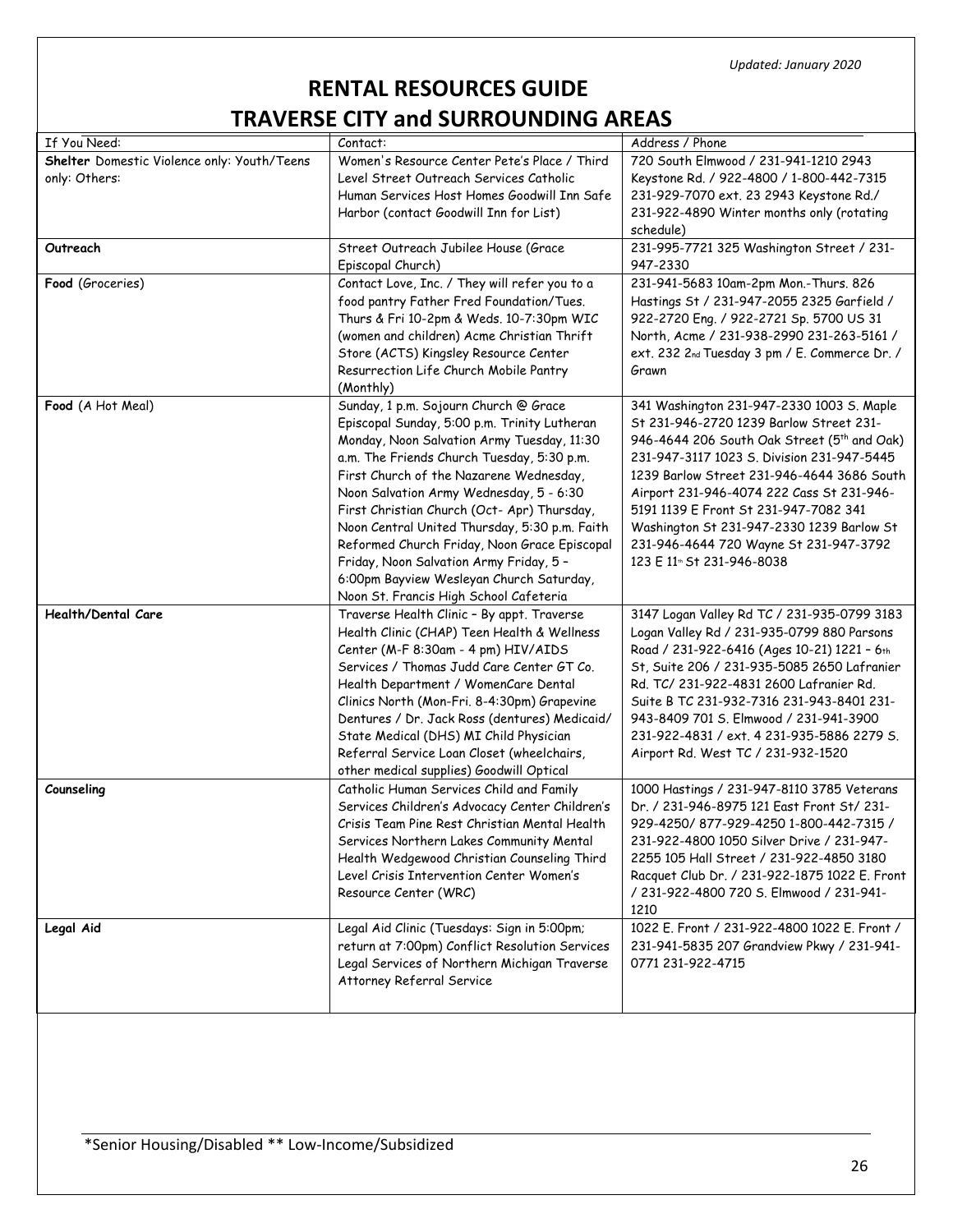| HELPLINK: Food, housing, financial<br>resources, counseling | Tuesdays & Thursdays 10am - 3pm                                                | 1105 East Front St. TC Corner of Garfield & Front St / 231-946-<br>6278                                  |
|-------------------------------------------------------------|--------------------------------------------------------------------------------|----------------------------------------------------------------------------------------------------------|
| Utilities/Security Deposit/Rent                             | Department of Human Services (DHS)                                             | 701 S. Elmwood / 231-941-3900 3963 Three Mile Rd. / 231-947-                                             |
|                                                             | NW Michigan Community Action Agency                                            | 3780 1-855-300-8013                                                                                      |
|                                                             | (NMCAA) TrueNorth Rural Heat &<br><b>Energy Solutions</b>                      |                                                                                                          |
| Transportation                                              | BATA/ Cherriot/ City Ride/ County Ride                                         | 231-941-2324 231-946-5180 231-941-2386 231-995-7718                                                      |
|                                                             | Greyhound/Indian Trails Health Ride                                            | ext.218                                                                                                  |
|                                                             | Workers on Wheels Program (WOW)                                                |                                                                                                          |
| <b>Housing Assistance</b>                                   | NW Michigan Community Action Agency                                            | 3963 Three Mile Rd. / 231-947-3780 2943 Keystone Rd. / 231-                                              |
| Budgeting/Credit Repair Section 8                           | (NMCAA) Goodwill Inn Women's Resource                                          | 922-4890 720 South Elmwood / 231-941-1210 150 Pine Street                                                |
| Housing Choice Voucher                                      | Center (WRC) Traverse City Housing                                             | TC / 231-922-4915 231-377-7155 616-451-2980                                                              |
| Applications, Low-Income                                    | Commission Tip of the Mitt Housing                                             |                                                                                                          |
| <b>Apartment Applications</b>                               | (formerly See-Con) Fair Housing Center<br>of West Michigan                     |                                                                                                          |
| Home Ownership                                              | NMCAA (also foreclosure prevention)                                            | 3963 Three Mile / 947-3780 P. O. Box 5412 TC/ 231-941-4663                                               |
|                                                             | Habitat for Humanity Home Stretch                                              | 3104 Logan Valley Rd. TC / 231-947-6001 113 S. Grand Ave./PO                                             |
|                                                             | Leelanau REACH                                                                 | Box 546 Leland, 231-256-9812                                                                             |
| <b>Community Assistance</b>                                 | St. Vincent DePaul RED CROSS                                                   | 1207 Woodmere Ave./ 231-947-8466 735 S. Garfield Ave. B100 /                                             |
|                                                             |                                                                                | 231-947-7286                                                                                             |
| Runaway youth/teen                                          | Third Level Crisis Intervention STEP<br>Program, TCAPS Catholic Human Services | 1022 E. Front St / 231-922-4800 231-933-8991 231-929-7070<br>ext. 23                                     |
|                                                             | Host Homes                                                                     |                                                                                                          |
| In crisis                                                   | Third Level Crisis Intervention                                                | 1022 E. Front / 922-4800 / 1-800-442-7315                                                                |
| Elderly                                                     | Area Agency on Aging Commission on                                             | 1609 Park Drive / 231-947-8920 520 W. Front St, Ste. B / 231-                                            |
|                                                             | Aging Catholic Human Services                                                  | 922-4688 231-947-7070                                                                                    |
|                                                             | Gerontological Service                                                         |                                                                                                          |
|                                                             | Child and Family Services Pregnancy Care                                       |                                                                                                          |
| Pregnant                                                    |                                                                                | 3785 Veterans Drive / 231-946-8975 121 S. Garfield, Suite C /                                            |
|                                                             | Center Doula Teen Program WIC - 231-                                           | 231-929-3488 720 S. Elmwood / 941-3900 2325 Garfield Rd, N /                                             |
|                                                             | 922-2721 Espanol Grand Traverse Co.                                            | 231-922-2720 English 2650 Lafranier Rd./ 231-922-4831 MSU                                                |
|                                                             | Health Department Car Seats-Child                                              | Extension Services / 231-922-4633 1050 Peninsula Dr. / 10 -                                              |
|                                                             | Passenger Safety Technician Grand<br>Traverse Baby Pantry MSU Extension        | 4:00pm, (2nd & 4th Tuesdays) 231-922-4633 231-995-0870 1135 E.<br>8th Street / 231-929-1844              |
|                                                             | Bethany Christian Services Planned                                             |                                                                                                          |
|                                                             | Parenthood                                                                     |                                                                                                          |
| A Veteran                                                   | Grand Traverse County Veteran Affairs                                          | 2650 LaFranier Road / 231-995-6070 1209 S. Garfield Avenue /                                             |
|                                                             | Employment Assistance for Vets -                                               | 231-922-3700 1-800-827-1000                                                                              |
|                                                             | Michigan Works VA Regional Office                                              |                                                                                                          |
| A seasonal farm worker                                      | Michigan Migrant Project Telamon                                               | 701 S. Elmwood / 231-946-6660 3301 Veterans Dr. TC / 231-941-                                            |
|                                                             | Corporation WIC 231-922-2721 Espanol                                           | 5300 GT Co/2325 Garfield Rd, N / 922-2720 Eng. 1209 S.                                                   |
|                                                             | Bureau of Workforce Programs, Michigan                                         | Garfield Avenue, Suite C / 922-3700                                                                      |
| Have been physically or sexually                            | Works<br>Women's Resource Center (WRC)                                         | 720 South Flmwood / 231-941-1210 911                                                                     |
| assaulted                                                   | Emergency Dispatch                                                             |                                                                                                          |
| In need of drug or alcohol                                  | Alcohol and Drug Services / Catholic                                           | 1000 Hastings Street / 231-947-8110 1105 6th St./935-6382 /1-                                            |
| treatment                                                   | Human Services Munson Behavioral                                               | 800-662-6766 AA: 231-946-8823 / NA: 231-941-9062 1-800-                                                  |
|                                                             | Health AA/ NA NMSAS (Substance                                                 | 686-0749 940 E. 8th St. / 231-922-4810                                                                   |
|                                                             | Abuse Assessment) Addiction Treatment                                          |                                                                                                          |
| In financial need                                           | Services (ATS)<br>Department of Human Services Apply                           |                                                                                                          |
|                                                             | online for DHS benefits Social Security                                        | 701 S. Elmwood / 231-941-3900 855-444-3911(Toll Free<br>Number) 616-977-1154 (FAX) or 616-977-1158 (FAX) |
|                                                             | Office                                                                         | DHS-CPS-CIGroup@michigan.gov www.michigan.gov/mibridges                                                  |
| <b>Disabled</b>                                             | Disability Network/ Northern Michigan                                          | 1329 S. Division TC/1-866-739-4802 (Local) 231-946-6053 TTY<br>415 E. Eighth Street / 231-922-0903       |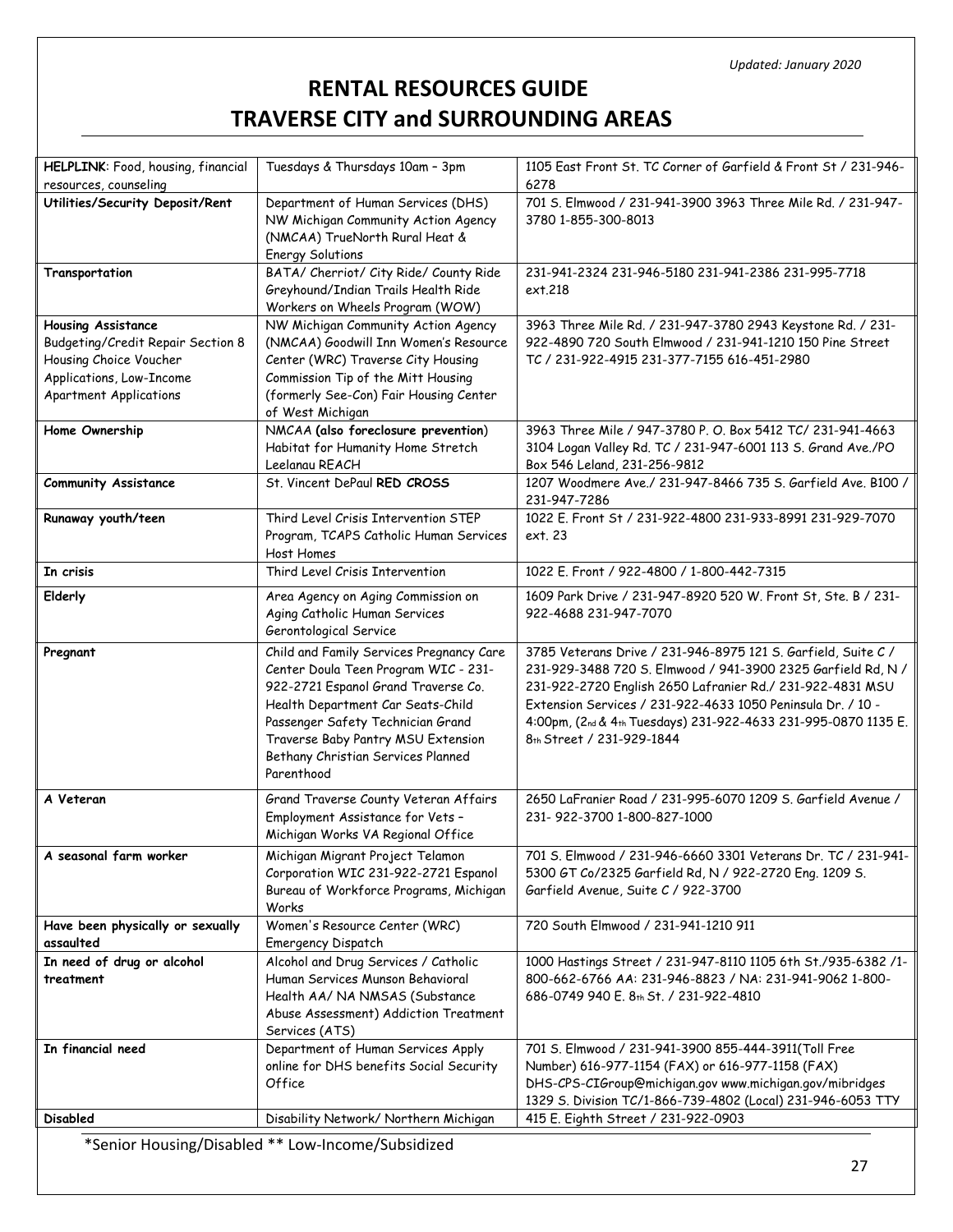| If you need:                | Contact:                                                                                                                                                                                                                                                                                                                                                                                                                                                                                                                                                                                                                                                               | Address / Phone                                                                                                                                                                                                                                                                                                                |                                                                                                                                                                                              |
|-----------------------------|------------------------------------------------------------------------------------------------------------------------------------------------------------------------------------------------------------------------------------------------------------------------------------------------------------------------------------------------------------------------------------------------------------------------------------------------------------------------------------------------------------------------------------------------------------------------------------------------------------------------------------------------------------------------|--------------------------------------------------------------------------------------------------------------------------------------------------------------------------------------------------------------------------------------------------------------------------------------------------------------------------------|----------------------------------------------------------------------------------------------------------------------------------------------------------------------------------------------|
| 1st Month's Rent Assistance | Department of Human Services DHS (Always contact first)<br>Grand Traverse & Leelanau Counties<br>$\bullet$<br>Benzie County<br>$\bullet$<br>Kalkaska County<br>Antrim County<br>Salvation Army<br>Grand Traverse & Leelanau Counties<br>$\bullet$<br>Kalkaska County<br>$\bullet$<br>Antrim County<br>$\bullet$<br>Northwest Michigan Community Action Agency (BNMCAA)<br>Love, Inc. (Mon.-Thurs. 10am-2pm)<br>Women's Resource Center (Victims of domestic violence)<br>Leelanau County Christian neighbors (Leelanau Co. residents<br>only, short term assistance only)<br>Benzie Area Christian Neighbors BACN (Benzie and North<br>Manistee County Residents only) | 701 E. Elmwood Ste. 19, TC<br>448 Court Plaza Govt. Ctr., Beulah<br>503 N. Birch St., Kalkaska<br>205 E. Cayuga St., Bellaire<br>1239 Barlow St., TC<br>712 Pleasant St., Petoskey<br>279 Wright St., Cadillac<br>3963 Three Mile Rd., TC<br>720 S. Elmwood, TC<br>PO Box 32, Suttons Bay, 49682<br>2804 Benzie Hwy., Benzonia | 231-941-3900<br>231-882-1330<br>231-258-1200<br>231-533-8664<br>231-946-5194<br>231-347-3531<br>231-775-7131<br>231-947-3780<br>231-941-5683<br>231-941-1210<br>231-588-2208<br>231-882-9544 |
| Security Deposit Assistance | Department of Human Services DHS (always contact first)<br>Grand Traverse & Leelanau Counties<br>Benzie County<br>Kalkaska County<br>$\bullet$<br>Antrim County<br>$\bullet$<br>Salvation Army<br>Grand Traverse & Leelanau Counties<br>Kalkaska County<br>$\bullet$<br>Antrim County<br>Northwest Michigan Community Action Agency (BNMCAA)<br>Love, Inc. (Mon.-Thurs. 10am-2pm)<br>Women's Resource Center (Victims of domestic violence)<br>Leelanau County Christian neighbors (Leelanau Co. residents<br>only, short term assistance only)<br>Benzie Area Christian Neighbors BACN (Benzie and North<br>Manistee County Residents only)                           | 701 E. Elmwood Ste. 19, TC<br>448 Court Plaza Govt. Ctr., Beulah<br>503 N. Birch St., Kalkaska<br>205 E. Cayuga St., Bellaire<br>1239 Barlow St., TC<br>712 Pleasant St., Petoskey<br>279 Wright St., Cadillac<br>3963 Three Mile Rd., TC<br>720 S. Elmwood, TC<br>PO Box 32, Suttons Bay, 49682<br>2804 Benzie Hwy., Benzonia | 231-941-3900<br>231-882-1330<br>231-258-1200<br>231-533-8664<br>231-946-5194<br>231-347-3531<br>231-775-7131<br>231-947-3780<br>231-941-5683<br>231-941-1210<br>231-588-2208<br>231-882-9544 |
| Rental Arrearage Assistance | Department of Human Services DHS (Always contact first)<br>Grand Traverse & Leelanau Counties<br>Benzie County<br>Kalkaska County<br>Antrim County<br>Salvation Army<br>Grand Traverse & Leelanau Counties<br>Kalkaska County<br>Antrim County<br>Northwest Michigan Community Action Agency (BNMCAA)<br>Love, Inc. (Mon.-Thurs. 10am-2pm)<br>Women's Resource Center (Victims of domestic violence)<br>Leelanau County Christian neighbors (Leelanau Co. residents<br>only, short term assistance only)                                                                                                                                                               | 701 E. Elmwood Ste. 19, TC<br>448 Court Plaza Govt. Ctr., Beulah<br>503 N. Birch St., Kalkaska<br>205 E. Cayuga St., Bellaire<br>1239 Barlow St., TC<br>712 Pleasant St., Petoskey<br>279 Wright St., Cadillac<br>3963 Three Mile Rd., TC<br>720 S. Elmwood, TC<br>PO Box 32, Suttons Bay, 49682                               | 231-941-3900<br>231-882-1330<br>231-258-1200<br>231-533-8664<br>231-946-5194<br>231-347-3531<br>231-775-7131<br>231-947-3780<br>231-941-5683<br>231-941-1210<br>231-588-2208                 |